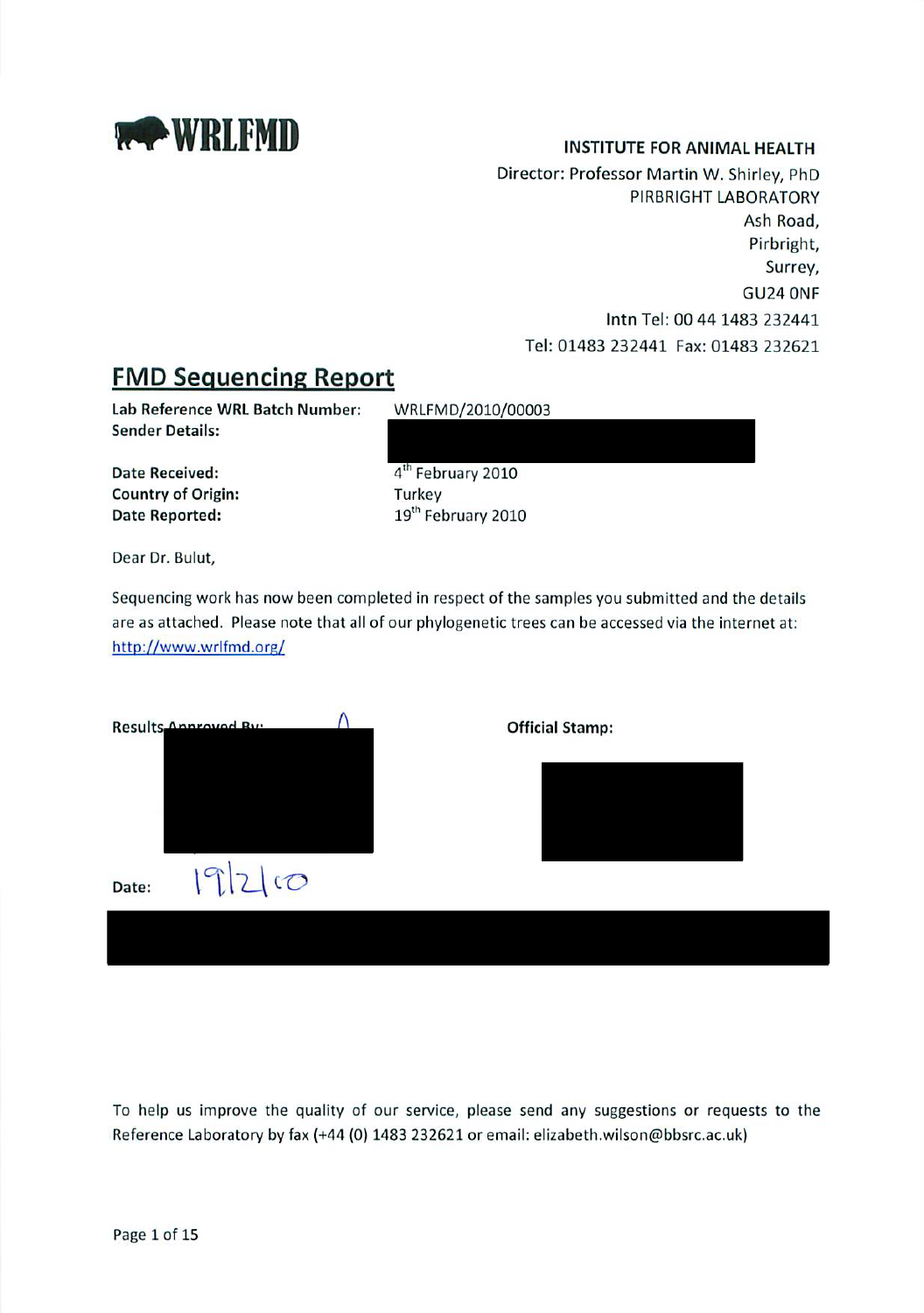# FAO World Reference Laboratory for Foot-and-Mouth Disease (WRLFMD)

## Genotyping Report

Date: 18 February 2010

FMDV type A Country: Turkey Period: 2009-2010 No. of isolates: 12

BATCH: WRLFMD/2010/00003





The contents of this report are copyright and should not be reproduced without permission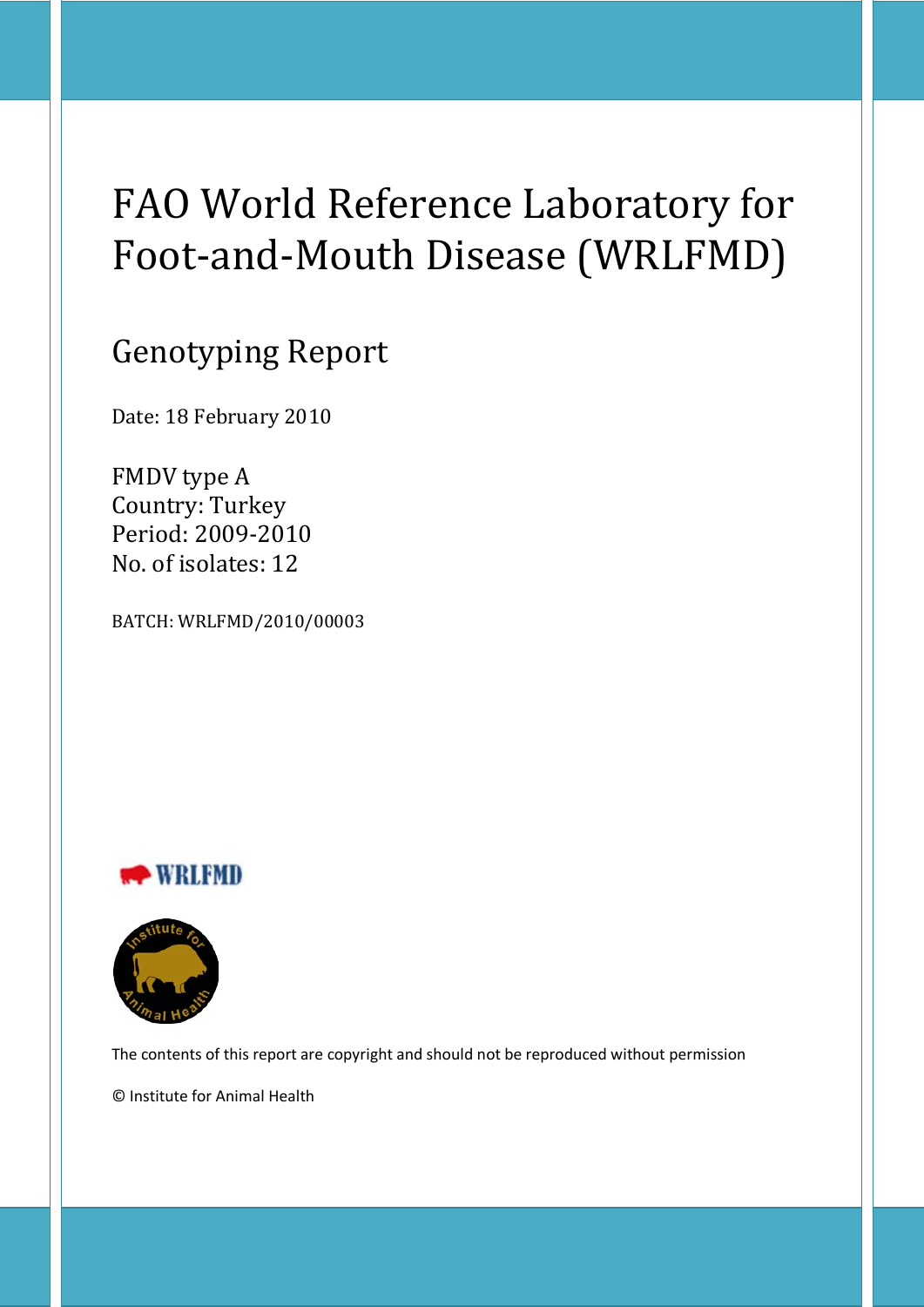| Serotype: A                              | Report date: 18/02/2010                    |
|------------------------------------------|--------------------------------------------|
| WRLFMD Ref No: TUR/8/2009                | Reported by: N.J. Knowles                  |
| Batch No: WRLFMD/2010/00003              | Checked by: D.P. King                      |
| Sender Ref: 34/2009                      |                                            |
| Location: Musalla, Gonen, Isparta,       | Topotype: ASIA                             |
| Mediterranean Region, Turkey             | Genotype/strain: Iran-05 <sup>EZM-07</sup> |
| Date collected: 2009                     | Sequence filename: TUR09-08.SEQ            |
| Date received by WRLFMD: 04/02/2010      | Date sequence last updated: 18/02/2010     |
| Date received for sequencing: 17/02/2010 | No. of Nt determined: 639                  |
| Species: Cattle                          | No. of ambiguities: 0                      |
| Material used: BTy1                      | Gene length: 639                           |
| Region sequenced: VP1                    | Total no. of comparisons: 1228             |
| RT-PCR primers: A-1C562F/EUR-2B52R       | Min. no. of nt for comparison: 300         |
| A-1C612F/EUR-2B52R                       | Total turn-around time: 14 days            |
|                                          | Sequencing time: 1 days                    |
|                                          |                                            |

Comments:

|      |                                | <b>Most Closely Related Viruses</b>                       |                 |                  |                  |       |         |             |                                  |
|------|--------------------------------|-----------------------------------------------------------|-----------------|------------------|------------------|-------|---------|-------------|----------------------------------|
| Pos. | Virus name                     | Filename                                                  | No. nt<br>comp. | No. nt<br>match. | No. of<br>ambig. | % Id. | % Diff. | Topotype    | Strain                           |
| 1    | A/TUR/40/2008                  | <b>TUR08-40</b>                                           | 639             | 636              | 0                | 99.53 | 0.47    | <b>ASIA</b> | $\text{Iran-05}^{\text{EZM-07}}$ |
| 2    | A/TUR/6/2009* (FMDI-Ankara)    | TUR09-AA                                                  | 639             | 636              | 0                | 99.53 | 0.47    | <b>ASIA</b> | $\text{Iran-05}^{\text{EZM-07}}$ |
| 3    | A/TUR/859/2007* (FMDI-Ankara)  | TUR07-AC                                                  | 639             | 624              | 0                | 97.65 | 2.35    | <b>ASIA</b> | $\text{Iran-05}^{\text{EZM-07}}$ |
| 4    | A/TUR/1045/2007* (FMDI-Ankara) | TUR07-AH                                                  | 639             | 622              | 0                | 97.34 | 2.66    | <b>ASIA</b> | Iran-05 $^{EZM-07}$              |
| 5    | A/TUR/195/2008* (FMDI-Ankara)  | TUR08-AH                                                  | 639             | 620              | 0                | 97.03 | 2.97    | <b>ASIA</b> | Iran-05 $^{EZM-07}$              |
| 6    | A/TUR/33/2008                  | <b>TUR08-33</b>                                           | 639             | 620              | 0                | 97.03 | 2.97    | <b>ASIA</b> | Iran-05 $^{EZM-07}$              |
| 7    | A/TUR/20/2006                  | <b>TUR06-20</b>                                           | 639             | 615              | 0                | 96.24 | 3.76    | <b>ASIA</b> | Iran-05                          |
| 8    | A/IRN/31/2005                  | <b>IRN05-31</b>                                           | 639             | 614              | 0                | 96.09 | 3.91    | <b>ASIA</b> | Iran-05                          |
| 9    | A/PAK/5/2006                   | PAK06-05                                                  | 639             | 614              | 0                | 96.09 | 3.91    | <b>ASIA</b> | Iran-05                          |
| 10   | A/PAK/5/2006 (EF494488)        | PAK06-AC                                                  | 639             | 614              | 0                | 96.09 | 3.91    | <b>ASIA</b> | Iran-05                          |
|      |                                | <b>Most Closely Related Reference Viruses</b>             |                 |                  |                  |       |         |             |                                  |
|      |                                | (see http://www.wrlfmd.org/fmd_genotyping/prototypes.htm) |                 |                  |                  |       |         |             |                                  |
| Pos. | Virus name                     | Filename                                                  | No. nt<br>comp. | No. nt<br>match. | No. of<br>ambig. | % Id. | % Diff. | Topotype    | Strain                           |
| 1    | A/TUR/33/2008                  | <b>TUR08-33</b>                                           | 639             | 620              | 0                | 97.03 | 2.97    | <b>ASIA</b> | Iran-05 $EZM-07$                 |
| 2    | A/IRN/1/2005 (EF208769)        | <b>IRN05-01</b>                                           | 639             | 613              | 0                | 95.93 | 4.07    | <b>ASIA</b> | Iran-05                          |
| 3    | A/AFG/6/2007                   | AFG07-06                                                  | 639             | 605              | 0                | 94.68 | 5.32    | <b>ASIA</b> | $\text{Iran-05}^{\text{AFG-07}}$ |
| 4    | A/TUR/1/2008                   | <b>TUR08-01</b>                                           | 639             | 604              | 0                | 94.52 | 5.48    | <b>ASIA</b> | Iran-05 $^{ARD-07}$              |
| 5    | A/BAR/6/2008                   | <b>BAR08-06</b>                                           | 639             | 596              | 0                | 93.27 | 6.73    | <b>ASIA</b> | $\text{Iran-05}^{\text{BAR-08}}$ |
| 6    | A/IRN/2/87 (EF208770)          | <b>IRN87-02</b>                                           | 636             | 536              | 0                | 84.28 | 15.72   | <b>ASIA</b> | Iran-87                          |
| 7    | A15/Bangkok/TAI/60 (AY593755)  | <b>TAI60--D</b>                                           | 639             | 538              | 0                | 84.19 | 15.81   | <b>ASIA</b> | A15                              |
| 8    | A/IRN/22/99 (EF208772)         | <b>IRN99-22</b>                                           | 636             | 534              | 0                | 83.96 | 16.04   | <b>ASIA</b> | Iran-99                          |
| 9    | A/TAI/118/87* (EF208777)       | TAI87-AD                                                  | 636             | 534              | 0                | 83.96 | 16.04   | <b>ASIA</b> | unnamed                          |
|      |                                |                                                           |                 |                  |                  |       |         |             |                                  |

nt, nucleotides

\*, not a WRLFMD reference number

Assembled with Report Generator v2.9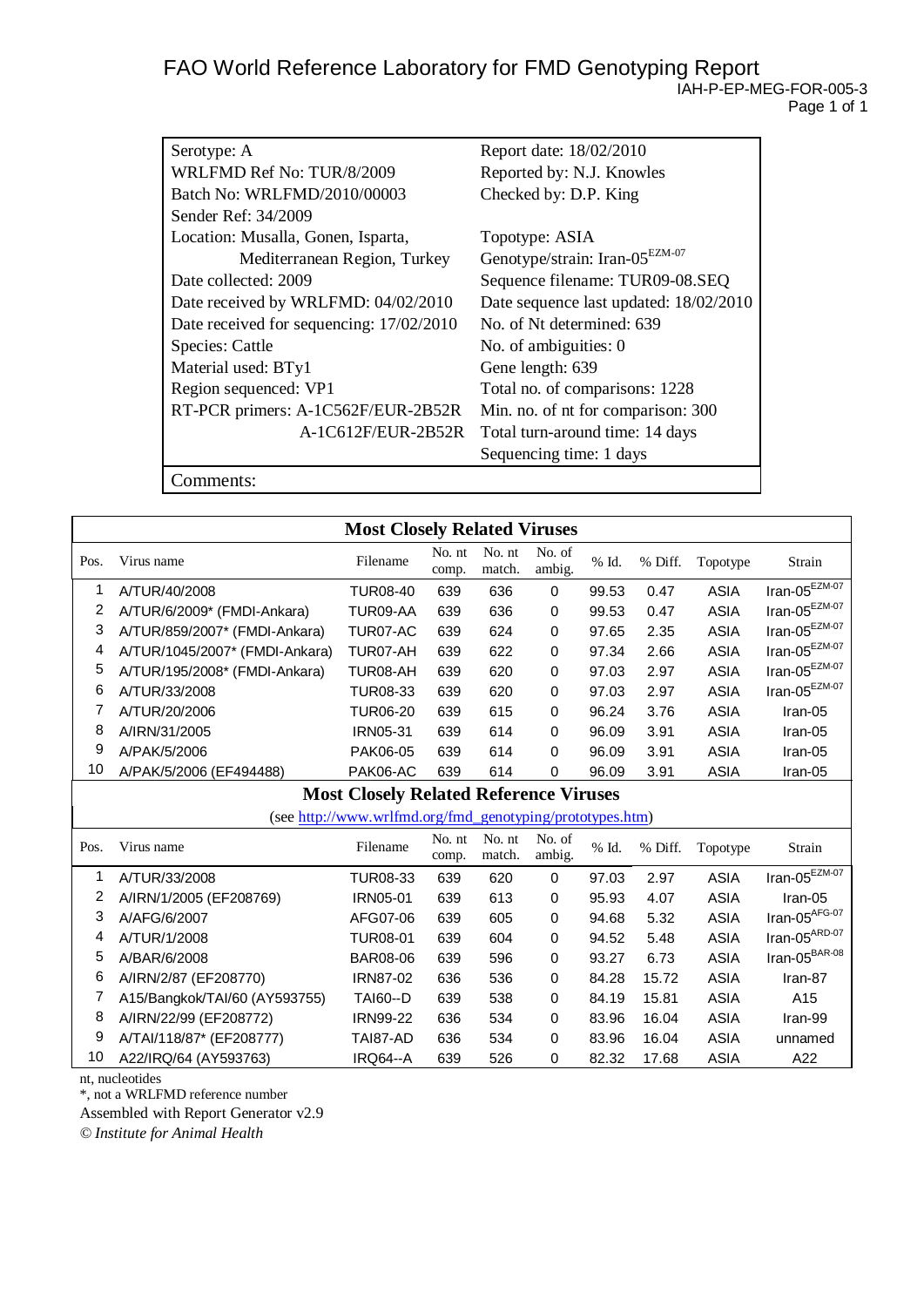| Serotype: A                                           | Report date: 18/02/2010                    |
|-------------------------------------------------------|--------------------------------------------|
| WRLFMD Ref No: TUR/9/2009                             | Reported by: N.J. Knowles                  |
| Batch No: WRLFMD/2010/00003                           | Checked by: D.P. King                      |
| Sender Ref: 143/2009                                  |                                            |
| Location: Karakoc, Yildizeli, Sivas, Central Anatolia | Topotype: ASIA                             |
| Region, Turkey                                        | Genotype/strain: Iran-05 <sup>ARD-07</sup> |
| Date collected: 2009                                  | Sequence filename: TUR09-09.SEQ            |
| Date received by WRLFMD: 04/02/2010                   | Date sequence last updated: 18/02/2010     |
| Date received for sequencing: 17/02/2010              | No. of Nt determined: 639                  |
| Species: Cattle                                       | No. of ambiguities: 0                      |
| Material used: BTy1                                   | Gene length: 639                           |
| Region sequenced: VP1                                 | Total no. of comparisons: 1228             |
| RT-PCR primers: A-1C612F/EUR-2B52R                    | Min. no. of nt for comparison: 300         |
|                                                       | Total turn-around time: 14 days            |
|                                                       | Sequencing time: 1 days                    |

Comments:

|      | <b>Most Closely Related Viruses</b> |                                                           |                 |                  |                  |       |         |             |                                  |
|------|-------------------------------------|-----------------------------------------------------------|-----------------|------------------|------------------|-------|---------|-------------|----------------------------------|
| Pos. | Virus name                          | Filename                                                  | No. nt<br>comp. | No. nt<br>match. | No. of<br>ambig. | % Id. | % Diff. | Topotype    | Strain                           |
| 1    | A/TUR/7/2009                        | <b>TUR09-07</b>                                           | 639             | 624              | 0                | 97.65 | 2.35    | <b>ASIA</b> | $Iran-05ARD-07$                  |
| 2    | A/TUR/147/2009*                     | TUR09-AC                                                  | 639             | 622              | 0                | 97.34 | 2.66    | <b>ASIA</b> | Iran-05 $^{ARD-07}$              |
| 3    | A/TUR/186/2009*                     | TUR09-AH                                                  | 639             | 619              | 0                | 96.87 | 3.13    | <b>ASIA</b> | $\text{Iran-05}^{\text{ARD-07}}$ |
| 4    | A/TUR/13/2008                       | <b>TUR08-13</b>                                           | 639             | 616              | 0                | 96.40 | 3.60    | <b>ASIA</b> | Iran-05 $^{ARD-07}$              |
| 5    | A/TUR/2/2008                        | <b>TUR08-02</b>                                           | 639             | 616              | 0                | 96.40 | 3.60    | <b>ASIA</b> | Iran-05 $^{ARD-07}$              |
| 6    | A/TUR/28/2008                       | <b>TUR08-28</b>                                           | 639             | 615              | 0                | 96.24 | 3.76    | <b>ASIA</b> | Iran-05 $^{ARD-07}$              |
| 7    | A/TUR/96/2008* (FMDI-Ankara)        | TUR08-AD                                                  | 639             | 614              | 0                | 96.09 | 3.91    | <b>ASIA</b> | Iran-05 $^{ARD-07}$              |
| 8    | A/TUR/130/2008* (FMDI-Ankara)       | TUR08-AF                                                  | 639             | 614              | 0                | 96.09 | 3.91    | <b>ASIA</b> | Iran-05 $^{ARD-07}$              |
| 9    | A/TUR/23/2008                       | <b>TUR08-23</b>                                           | 639             | 614              | 0                | 96.09 | 3.91    | <b>ASIA</b> | Iran-05 $^{ARD-07}$              |
| 10   | A/TUR/24/2008                       | <b>TUR08-24</b>                                           | 639             | 614              | 0                | 96.09 | 3.91    | <b>ASIA</b> | $Iran-05^{ARD-07}$               |
|      |                                     | <b>Most Closely Related Reference Viruses</b>             |                 |                  |                  |       |         |             |                                  |
|      |                                     | (see http://www.wrlfmd.org/fmd_genotyping/prototypes.htm) |                 |                  |                  |       |         |             |                                  |
| Pos. | Virus name                          | Filename                                                  | No. nt<br>comp. | No. nt<br>match. | No. of<br>ambig. | % Id. | % Diff. | Topotype    | Strain                           |
| 1    | A/TUR/1/2008                        | <b>TUR08-01</b>                                           | 639             | 613              | 0                | 95.93 | 4.07    | <b>ASIA</b> | $Iran-05^{ARD-07}$               |
| 2    | A/IRN/1/2005 (EF208769)             | IRN05-01                                                  | 639             | 597              | 0                | 93.43 | 6.57    | <b>ASIA</b> | Iran-05                          |
| 3    | A/AFG/6/2007                        | AFG07-06                                                  | 639             | 592              | 0                | 92.64 | 7.36    | <b>ASIA</b> | $\text{Iran-05}^{\text{AFG-07}}$ |
| 4    | A/TUR/33/2008                       | <b>TUR08-33</b>                                           | 639             | 592              | 0                | 92.64 | 7.36    | <b>ASIA</b> | Iran-05 $^{EZM-07}$              |
| 5    | A/BAR/6/2008                        | <b>BAR08-06</b>                                           | 639             | 584              | 0                | 91.39 | 8.61    | <b>ASIA</b> | Iran-05 $^{BAR-08}$              |
| 6    | A/IRN/2/87 (EF208770)               | <b>IRN87-02</b>                                           | 636             | 537              | 0                | 84.43 | 15.57   | <b>ASIA</b> | Iran-87                          |
| 7    | A/TAI/118/87* (EF208777)            | TAI87-AD                                                  | 636             | 532              | 0                | 83.65 | 16.35   | <b>ASIA</b> | unnamed                          |
| 8    | A/IRN/22/99 (EF208772)              | <b>IRN99-22</b>                                           | 636             | 529              | 0                | 83.18 | 16.82   | <b>ASIA</b> | Iran-99                          |
| 9    | A22/IRQ/64 (AY593763)               | IRQ64--A                                                  | 639             | 531              | 0                | 83.10 | 16.90   | <b>ASIA</b> | A22                              |
| 10   | A15/Bangkok/TAI/60 (AY593755)       | <b>TAI60--D</b>                                           | 639             | 529              | 0                | 82.79 | 17.21   | <b>ASIA</b> | A15                              |

nt, nucleotides

\*, not a WRLFMD reference number

Assembled with Report Generator v2.9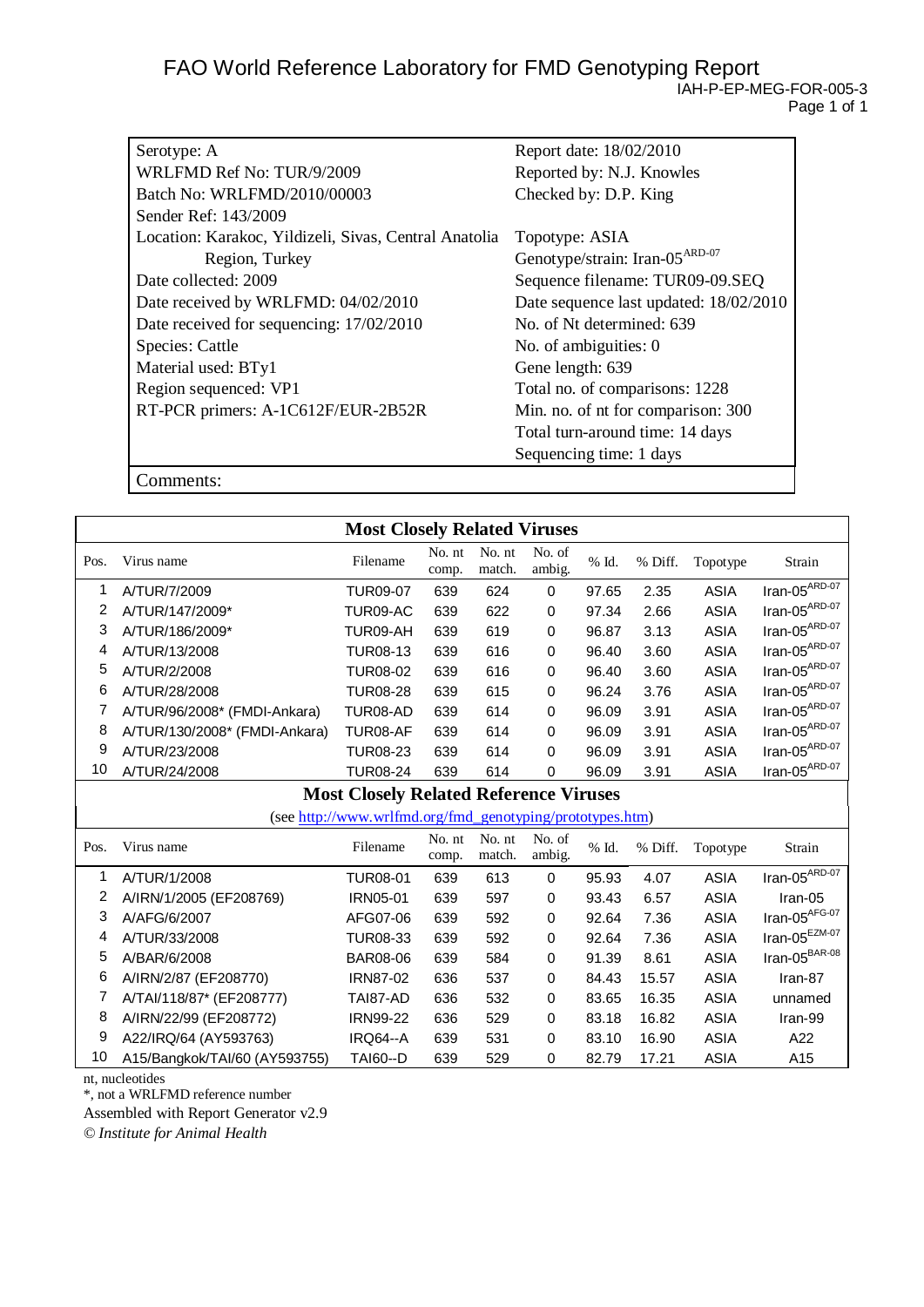| Serotype: A                              | Report date: 18/02/2010                    |
|------------------------------------------|--------------------------------------------|
| WRLFMD Ref No: TUR/10/2009               | Reported by: N.J. Knowles                  |
| Batch No: WRLFMD/2010/00003              | Checked by: D.P. King                      |
| Sender Ref: 170/2009                     |                                            |
| Location: Caykisla, Erenier, Sacarya,    | Topotype: ASIA                             |
| Mamara Region, Turkey                    | Genotype/strain: Iran-05 <sup>ARD-07</sup> |
| Date collected: 2009                     | Sequence filename: TUR09-10.SEQ            |
| Date received by WRLFMD: 04/02/2010      | Date sequence last updated: 18/02/2010     |
| Date received for sequencing: 17/02/2010 | No. of Nt determined: 639                  |
| Species: Cattle                          | No. of ambiguities: 0                      |
| Material used: BTy1                      | Gene length: 639                           |
| Region sequenced: VP1                    | Total no. of comparisons: 1228             |
| RT-PCR primers: A-1C562F/EUR-2B52R       | Min. no. of nt for comparison: 300         |
| A-1C612F/EUR-2B52R                       | Total turn-around time: 14 days            |
|                                          | Sequencing time: 1 days                    |
|                                          |                                            |

Comments:

| Pos. | Virus name                     | <b>Most Closely Related Viruses</b><br>Filename           | No. nt<br>comp. | No. nt<br>match. | No. of<br>ambig. | % Id.  | % Diff. | Topotype    | Strain                           |
|------|--------------------------------|-----------------------------------------------------------|-----------------|------------------|------------------|--------|---------|-------------|----------------------------------|
| 1    | A/TUR/170/2009*                | TUR09-AE                                                  | 639             | 639              | $\Omega$         | 100.00 | 0.00    | <b>ASIA</b> | $Iran-05ARD-07$                  |
| 2    | A/TUR/148/2009*                | TUR09-AD                                                  | 639             | 636              | 0                | 99.53  | 0.47    | <b>ASIA</b> | $\text{Iran-05}^{\text{ARD-07}}$ |
| 3    | A/TUR/183/2009*                | TUR09-AG                                                  | 639             | 633              | 0                | 99.06  | 0.94    | <b>ASIA</b> | $\text{Iran-05}^{\text{ARD-07}}$ |
| 4    | A/TUR/925/2007* (FMDI-Ankara)  | TUR07-AD                                                  | 639             | 624              | 0                | 97.65  | 2.35    | <b>ASIA</b> | Iran-05 $^{ARD-07}$              |
| 5    | A/TUR/981/2007* (FMDI-Ankara)  | TUR07-AE                                                  | 639             | 624              | 0                | 97.65  | 2.35    | <b>ASIA</b> | $\text{Iran-05}^{\text{ARD-07}}$ |
| 6    | A/TUR/53/2008* (FMDI-Ankara)   | TUR08-AC                                                  | 639             | 623              | 0                | 97.50  | 2.50    | <b>ASIA</b> | $\text{Iran-05}^{\text{ARD-07}}$ |
| 7    | A/TUR/1/2008                   | <b>TUR08-01</b>                                           | 639             | 623              | 0                | 97.50  | 2.50    | <b>ASIA</b> | $\text{Iran-05}^{\text{ARD-07}}$ |
| 8    | A/TUR/1009/2007* (FMDI-Ankara) | TUR07-AG                                                  | 639             | 623              | 0                | 97.50  | 2.50    | <b>ASIA</b> | $\text{Iran-05}^{\text{ARD-07}}$ |
| 9    | A/TUR/1018/2007* (FMDI-Ankara) | TUR07-AF                                                  | 639             | 623              | 0                | 97.50  | 2.50    | <b>ASIA</b> | $\text{Iran-05}^{\text{ARD-07}}$ |
| 10   | A/TUR/22/2008                  | <b>TUR08-22</b>                                           | 639             | 623              | 0                | 97.50  | 2.50    | <b>ASIA</b> | $Iran-05^{ARD-07}$               |
|      |                                | <b>Most Closely Related Reference Viruses</b>             |                 |                  |                  |        |         |             |                                  |
|      |                                | (see http://www.wrlfmd.org/fmd_genotyping/prototypes.htm) |                 |                  |                  |        |         |             |                                  |
| Pos. | Virus name                     | Filename                                                  | No. nt<br>comp. | No. nt<br>match. | No. of<br>ambig. | % Id.  | % Diff. | Topotype    | Strain                           |
| 1    | A/TUR/1/2008                   | <b>TUR08-01</b>                                           | 639             | 623              | 0                | 97.50  | 2.50    | <b>ASIA</b> | $Iran-05^{ARD-07}$               |
| 2    | A/IRN/1/2005 (EF208769)        | <b>IRN05-01</b>                                           | 639             | 605              | 0                | 94.68  | 5.32    | <b>ASIA</b> | Iran-05                          |
| 3    | A/TUR/33/2008                  | TUR08-33                                                  | 639             | 602              | 0                | 94.21  | 5.79    | <b>ASIA</b> | Iran-05 $^{EZM-07}$              |
| 4    | A/AFG/6/2007                   | AFG07-06                                                  | 639             | 599              | 0                | 93.74  | 6.26    | <b>ASIA</b> | Iran-05 $AFG-07$                 |
| 5    | A/BAR/6/2008                   | <b>BAR08-06</b>                                           | 639             | 593              | $\mathbf 0$      | 92.80  | 7.20    | <b>ASIA</b> | Iran-05 $^{BAR-08}$              |
| 6    | A/IRN/2/87 (EF208770)          | <b>IRN87-02</b>                                           | 636             | 535              | 0                | 84.12  | 15.88   | <b>ASIA</b> | Iran-87                          |
| 7    | A/IRN/22/99 (EF208772)         | <b>IRN99-22</b>                                           | 636             | 535              | 0                | 84.12  | 15.88   | <b>ASIA</b> | Iran-99                          |
| 8    | A15/Bangkok/TAI/60 (AY593755)  | <b>TAI60--D</b>                                           | 639             | 534              | 0                | 83.57  | 16.43   | <b>ASIA</b> | A <sub>15</sub>                  |
| 9    | A/TAI/118/87* (EF208777)       | TAI87-AD                                                  | 636             | 524              | 0                | 82.39  | 17.61   | <b>ASIA</b> | unnamed                          |
| 10   | A22/IRQ/64 (AY593763)          | <b>IRQ64--A</b>                                           | 639             | 526              | 0                | 82.32  | 17.68   | <b>ASIA</b> | A22                              |

nt, nucleotides

\*, not a WRLFMD reference number

Assembled with Report Generator v2.9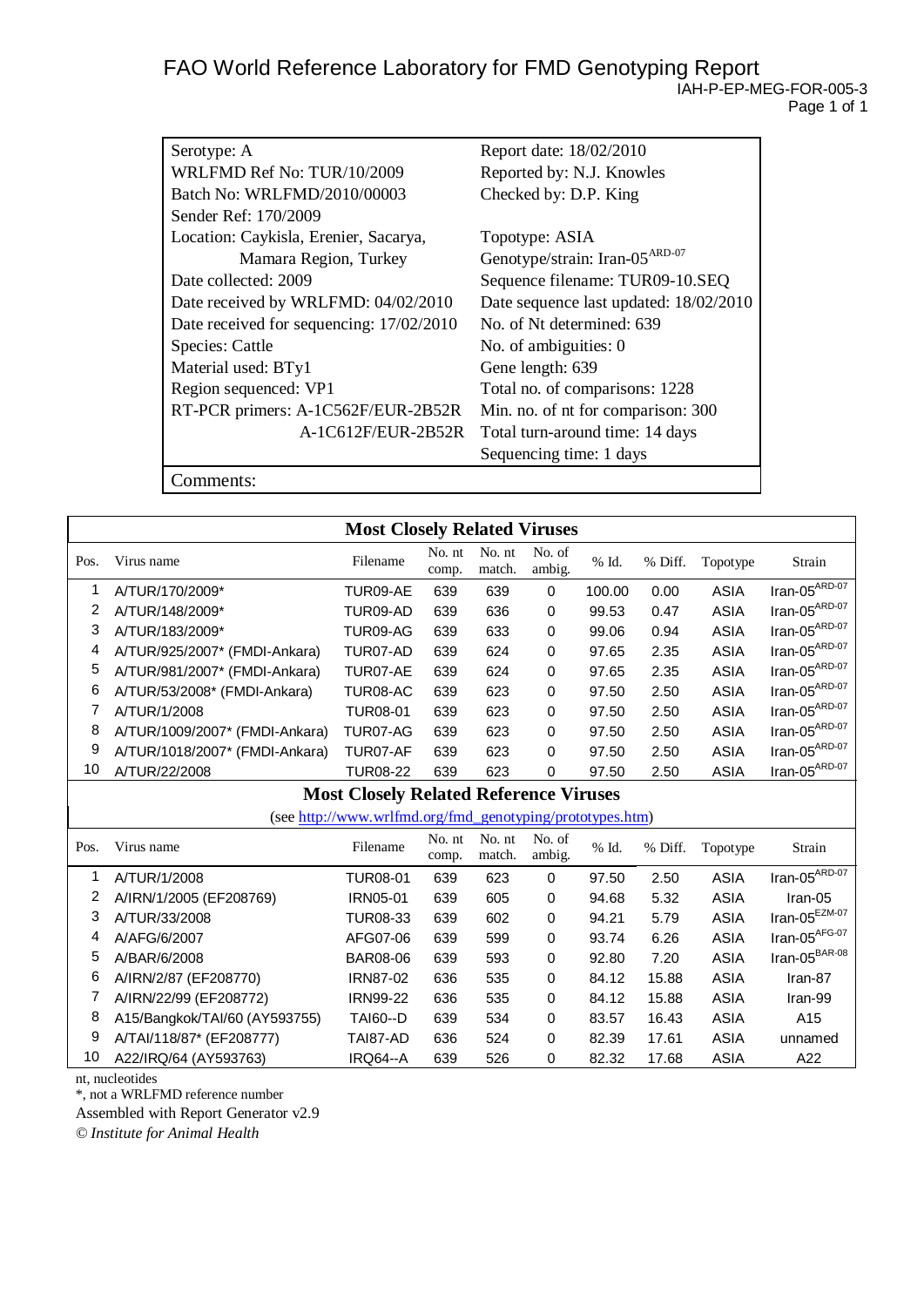| Serotype: A                                  | Report date: 18/02/2010                    |
|----------------------------------------------|--------------------------------------------|
| WRLFMD Ref No: TUR/11/2009                   | Reported by: N.J. Knowles                  |
| Batch No: WRLFMD/2010/00003                  | Checked by: D.P. King                      |
| Sender Ref: 177/2009                         |                                            |
| Location: Seydikov, Eldivan, Cankin, Central | Topotype: ASIA                             |
| Anatolia Region, Turkey                      | Genotype/strain: Iran-05 <sup>ARD-07</sup> |
| Date collected: 2009                         | Sequence filename: TUR09-11.SEQ            |
| Date received by WRLFMD: 04/02/2010          | Date sequence last updated: 18/02/2010     |
| Date received for sequencing: 17/02/2010     | No. of Nt determined: 639                  |
| Species: Cattle                              | No. of ambiguities: 0                      |
| Material used: BTy1                          | Gene length: 639                           |
| Region sequenced: VP1                        | Total no. of comparisons: 1228             |
| RT-PCR primers: A-1C562F/EUR-2B52R           | Min. no. of nt for comparison: 300         |
| A-1C612F/EUR-2B52R                           | Total turn-around time: 14 days            |
|                                              | Sequencing time: 1 days                    |

Comments:

|      |                                | <b>Most Closely Related Viruses</b>                       |                 |                  |                  |        |         |             |                                  |
|------|--------------------------------|-----------------------------------------------------------|-----------------|------------------|------------------|--------|---------|-------------|----------------------------------|
| Pos. | Virus name                     | Filename                                                  | No. nt<br>comp. | No. nt<br>match. | No. of<br>ambig. | % Id.  | % Diff. | Topotype    | Strain                           |
| 1    | A//TUR/177/2009*               | TUR09-AF                                                  | 639             | 639              | $\Omega$         | 100.00 | 0.00    | <b>ASIA</b> | $Iran-05ARD-07$                  |
| 2    | A/TUR/100/2008* (FMDI-Ankara)  | TUR08-AE                                                  | 639             | 625              | 0                | 97.81  | 2.19    | <b>ASIA</b> | $\text{Iran-05}^{\text{ARD-07}}$ |
| 3    | A/TUR/13/2008                  | <b>TUR08-13</b>                                           | 639             | 624              | 0                | 97.65  | 2.35    | <b>ASIA</b> | $\text{Iran-05}^{\text{ARD-07}}$ |
| 4    | A/TUR/2/2008                   | <b>TUR08-02</b>                                           | 639             | 624              | 0                | 97.65  | 2.35    | <b>ASIA</b> | Iran-05 $^{ARD-07}$              |
| 5    | A/TUR/23/2008                  | <b>TUR08-23</b>                                           | 639             | 624              | 0                | 97.65  | 2.35    | <b>ASIA</b> | Iran-05 $^{ARD-07}$              |
| 6    | A/TUR/925/2007* (FMDI-Ankara)  | TUR07-AD                                                  | 639             | 624              | 0                | 97.65  | 2.35    | <b>ASIA</b> | $\text{Iran-05}^{\text{ARD-07}}$ |
| 7    | A/TUR/981/2007* (FMDI-Ankara)  | TUR07-AE                                                  | 639             | 624              | 0                | 97.65  | 2.35    | <b>ASIA</b> | $\text{Iran-05}^{\text{ARD-07}}$ |
| 8    | A/TUR/53/2008* (FMDI-Ankara)   | TUR08-AC                                                  | 639             | 623              | 0                | 97.50  | 2.50    | <b>ASIA</b> | $\text{Iran-05}^{\text{ARD-07}}$ |
| 9    | A/TUR/1/2008                   | <b>TUR08-01</b>                                           | 639             | 623              | 0                | 97.50  | 2.50    | <b>ASIA</b> | $\text{Iran-05}^{\text{ARD-07}}$ |
| 10   | A/TUR/1009/2007* (FMDI-Ankara) | TUR07-AG                                                  | 639             | 623              | 0                | 97.50  | 2.50    | <b>ASIA</b> | $Iran-05^{ARD-07}$               |
|      |                                | <b>Most Closely Related Reference Viruses</b>             |                 |                  |                  |        |         |             |                                  |
|      |                                | (see http://www.wrlfmd.org/fmd_genotyping/prototypes.htm) |                 |                  |                  |        |         |             |                                  |
| Pos. | Virus name                     | Filename                                                  | No. nt<br>comp. | No. nt<br>match. | No. of<br>ambig. | % Id.  | % Diff. | Topotype    | Strain                           |
| 1    | A/TUR/1/2008                   | <b>TUR08-01</b>                                           | 639             | 623              | 0                | 97.50  | 2.50    | <b>ASIA</b> | $\text{Iran-05}^{\text{ARD-07}}$ |
| 2    | A/IRN/1/2005 (EF208769)        | <b>IRN05-01</b>                                           | 639             | 601              | 0                | 94.05  | 5.95    | <b>ASIA</b> | Iran-05                          |
| 3    | A/AFG/6/2007                   | AFG07-06                                                  | 639             | 599              | 0                | 93.74  | 6.26    | <b>ASIA</b> | $\text{Iran-05}^{\text{AFG-07}}$ |
| 4    | A/TUR/33/2008                  | <b>TUR08-33</b>                                           | 639             | 598              | 0                | 93.58  | 6.42    | <b>ASIA</b> | $\text{Iran-05}^{\text{EZM-07}}$ |
| 5    | A/BAR/6/2008                   | <b>BAR08-06</b>                                           | 639             | 591              | 0                | 92.49  | 7.51    | <b>ASIA</b> | Iran-05 $BBR-08$                 |
| 6    | A15/Bangkok/TAI/60 (AY593755)  | <b>TAI60--D</b>                                           | 639             | 537              | 0                | 84.04  | 15.96   | <b>ASIA</b> | A15                              |
| 7    | A/IRN/2/87 (EF208770)          | <b>IRN87-02</b>                                           | 636             | 533              | 0                | 83.81  | 16.19   | <b>ASIA</b> | Iran-87                          |
| 8    | A/IRN/22/99 (EF208772)         | <b>IRN99-22</b>                                           | 636             | 532              | 0                | 83.65  | 16.35   | <b>ASIA</b> | Iran-99                          |
| 9    | A/TAI/118/87* (EF208777)       | TAI87-AD                                                  | 636             | 532              | 0                | 83.65  | 16.35   | <b>ASIA</b> | unnamed                          |
| 10   | A22/IRQ/64 (AY593763)          | <b>IRQ64--A</b>                                           | 639             | 531              | 0                | 83.10  | 16.90   | <b>ASIA</b> | A22                              |

nt, nucleotides

\*, not a WRLFMD reference number

Assembled with Report Generator v2.9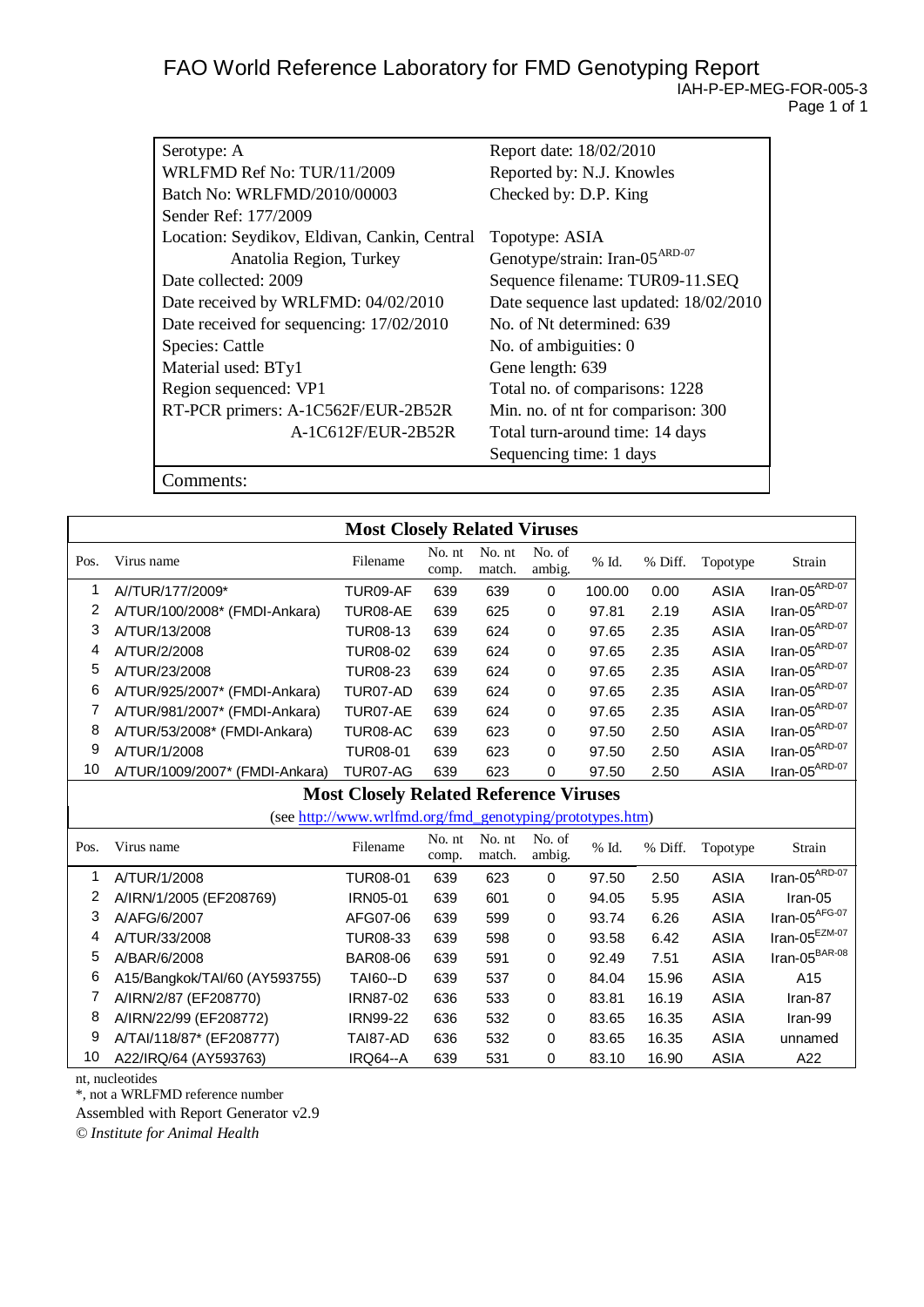| Serotype: A                                  | Report date: 18/02/2010                |
|----------------------------------------------|----------------------------------------|
| WRLFMD Ref No: TUR/12/2009                   | Reported by: N.J. Knowles              |
| Batch No: WRLFMD/2010/00003                  | Checked by: D.P. King                  |
| Sender Ref: 203/2009                         |                                        |
| Location: Gokcetas, Sebinkarahisan, Giresun, | Topotype: ASIA                         |
| <b>Black Sea Region, Turkey</b>              | Genotype/strain: Iran-05               |
| Date collected: 2009                         | Sequence filename: TUR09-12.SEQ        |
| Date received by WRLFMD: 04/02/2010          | Date sequence last updated: 18/02/2010 |
| Date received for sequencing: 17/02/2010     | No. of Nt determined: 639              |
| Species: Cattle                              | No. of ambiguities: 0                  |
| Material used: BTy1                          | Gene length: 639                       |
| Region sequenced: VP1                        | Total no. of comparisons: 1228         |
| RT-PCR primers: A-1C562F/EUR-2B52R           | Min. no. of nt for comparison: 300     |
| A-1C612F/EUR-2B52R                           | Total turn-around time: 14 days        |
|                                              | Sequencing time: 1 days                |

Comments:

|      |                               | <b>Most Closely Related Viruses</b>                       |                 |                  |                  |       |         |             |                                  |
|------|-------------------------------|-----------------------------------------------------------|-----------------|------------------|------------------|-------|---------|-------------|----------------------------------|
| Pos. | Virus name                    | Filename                                                  | No. nt<br>comp. | No. nt<br>match. | No. of<br>ambig. | % Id. | % Diff. | Topotype    | Strain                           |
| 1    | A/IRN/4/2005                  | <b>IRN05-04</b>                                           | 639             | 614              | $\mathbf 0$      | 96.09 | 3.91    | <b>ASIA</b> | Iran-05                          |
| 2    | A/IRN/5/2005                  | IRN05-05                                                  | 639             | 614              | $\mathbf 0$      | 96.09 | 3.91    | <b>ASIA</b> | Iran-05                          |
| 3    | A/IRN/7/2006                  | IRN06-07                                                  | 639             | 614              | $\mathbf 0$      | 96.09 | 3.91    | <b>ASIA</b> | Iran-05                          |
| 4    | A/TUR/20/2006                 | <b>TUR06-20</b>                                           | 639             | 614              | 0                | 96.09 | 3.91    | <b>ASIA</b> | Iran-05                          |
| 5    | A/TUR/7/2005                  | <b>TUR05-07</b>                                           | 639             | 614              | 0                | 96.09 | 3.91    | <b>ASIA</b> | Iran-05                          |
| 6    | A/TUR/7/2006                  | <b>TUR06-07</b>                                           | 639             | 614              | $\mathbf 0$      | 96.09 | 3.91    | <b>ASIA</b> | Iran-05                          |
| 7    | A/IRN/42/2005                 | <b>IRN05-42</b>                                           | 639             | 613              | 0                | 95.93 | 4.07    | <b>ASIA</b> | Iran-05                          |
| 8    | A/TUR/1/2006 (EU553878)       | <b>TUR06-01</b>                                           | 639             | 613              | 0                | 95.93 | 4.07    | <b>ASIA</b> | Iran-05                          |
| 9    | A/TUR/10/2006                 | <b>TUR06-10</b>                                           | 639             | 613              | $\mathbf 0$      | 95.93 | 4.07    | <b>ASIA</b> | Iran-05                          |
| 10   | A/TUR/17/2006                 | <b>TUR06-17</b>                                           | 639             | 613              | $\mathbf 0$      | 95.93 | 4.07    | <b>ASIA</b> | Iran-05                          |
|      |                               | <b>Most Closely Related Reference Viruses</b>             |                 |                  |                  |       |         |             |                                  |
|      |                               | (see http://www.wrlfmd.org/fmd_genotyping/prototypes.htm) |                 |                  |                  |       |         |             |                                  |
| Pos. | Virus name                    | Filename                                                  | No. nt<br>comp. | No. nt<br>match. | No. of<br>ambig. | % Id. | % Diff. | Topotype    | Strain                           |
| 1    | A/IRN/1/2005 (EF208769)       | IRN05-01                                                  | 639             | 612              | $\mathbf 0$      | 95.77 | 4.23    | <b>ASIA</b> | Iran-05                          |
| 2    | A/TUR/33/2008                 | <b>TUR08-33</b>                                           | 639             | 605              | $\mathbf 0$      | 94.68 | 5.32    | <b>ASIA</b> | Iran-05 $^{EZM-07}$              |
| 3    | A/AFG/6/2007                  | AFG07-06                                                  | 639             | 604              | $\mathbf 0$      | 94.52 | 5.48    | <b>ASIA</b> | $\text{Iran-05}^{\text{AFG-07}}$ |
| 4    | A/TUR/1/2008                  | <b>TUR08-01</b>                                           | 639             | 604              | 0                | 94.52 | 5.48    | ASIA        | Iran-05 $^{ARD-07}$              |
| 5    | A/BAR/6/2008                  | <b>BAR08-06</b>                                           | 639             | 594              | 0                | 92.96 | 7.04    | <b>ASIA</b> | Iran-05 $\mathrm{^{BAR-08}}$     |
| 6    | A/TAI/118/87* (EF208777)      | TAI87-AD                                                  | 636             | 532              | 0                | 83.65 | 16.35   | <b>ASIA</b> | unnamed                          |
| 7    | A15/Bangkok/TAI/60 (AY593755) | <b>TAI60--D</b>                                           | 639             | 534              | 0                | 83.57 | 16.43   | <b>ASIA</b> | A15                              |
| 8    | A/IRN/2/87 (EF208770)         | IRN87-02                                                  | 636             | 531              | $\mathbf 0$      | 83.49 | 16.51   | <b>ASIA</b> | Iran-87                          |
| 9    | A22/IRQ/64 (AY593763)         | IRQ64--A                                                  | 639             | 529              | $\mathbf 0$      | 82.79 | 17.21   | <b>ASIA</b> | A22                              |
| 10   | A/IRN/22/99 (EF208772)        | <b>IRN99-22</b>                                           | 636             | 525              | 0                | 82.55 | 17.45   | <b>ASIA</b> | Iran-99                          |

nt, nucleotides

\*, not a WRLFMD reference number

Assembled with Report Generator v2.9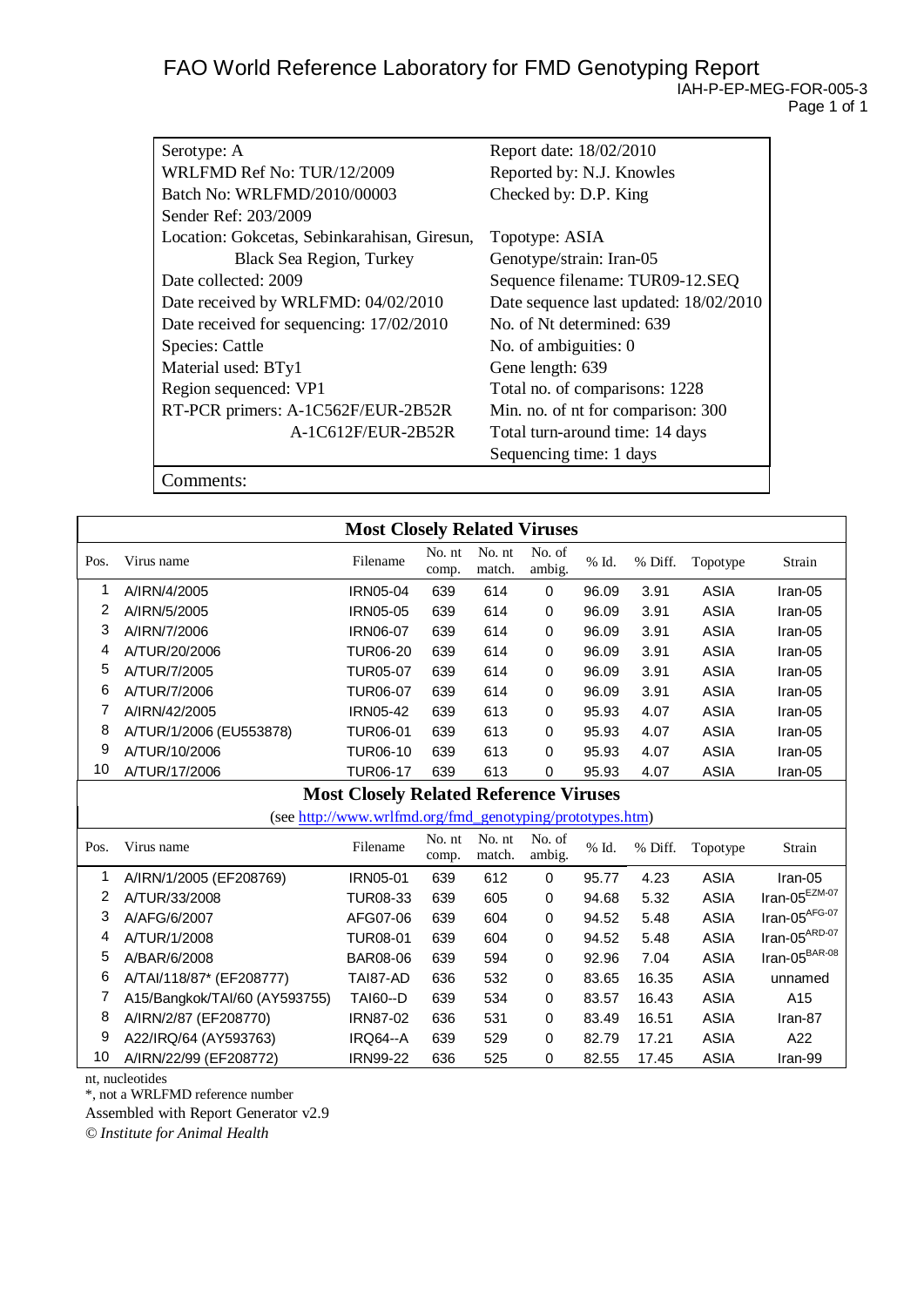| Serotype: A                              | Report date: 18/02/2010                    |
|------------------------------------------|--------------------------------------------|
| WRLFMD Ref No: TUR/13/2009               | Reported by: N.J. Knowles                  |
| Batch No: WRLFMD/2010/00003              | Checked by: D.P. King                      |
| Sender Ref: 216/2009                     |                                            |
| Location: Turkey                         | Topotype: ASIA                             |
| Date collected: 2009                     | Genotype/strain: Iran-05 <sup>ARD-07</sup> |
| Date received by WRLFMD: 04/02/2010      | Sequence filename: TUR09-13.SEQ            |
| Date received for sequencing: 17/02/2010 | Date sequence last updated: 18/02/2010     |
| Species: Cattle                          | No. of Nt determined: 639                  |
| Material used: BTy1                      | No. of ambiguities: 0                      |
| Region sequenced: VP1                    | Gene length: 639                           |
| RT-PCR primers: A-1C562F/EUR-2B52R       | Total no. of comparisons: 1228             |
| A-1C612F/EUR-2B52R                       | Min. no. of nt for comparison: 300         |
|                                          | Total turn-around time: 14 days            |
|                                          | Sequencing time: 1 days                    |
| .`omments:                               |                                            |

|                                               |                                | <b>Most Closely Related Viruses</b>                       |                 |                  |                  |       |         |             |                                  |
|-----------------------------------------------|--------------------------------|-----------------------------------------------------------|-----------------|------------------|------------------|-------|---------|-------------|----------------------------------|
| Pos.                                          | Virus name                     | Filename                                                  | No. nt<br>comp. | No. nt<br>match. | No. of<br>ambig. | % Id. | % Diff. | Topotype    | Strain                           |
| 1                                             | A/TUR/53/2008* (FMDI-Ankara)   | TUR08-AC                                                  | 639             | 615              | 0                | 96.24 | 3.76    | ASIA        | $Iran-05ARD-07$                  |
| 2                                             | A/TUR/1/2008                   | <b>TUR08-01</b>                                           | 639             | 615              | 0                | 96.24 | 3.76    | <b>ASIA</b> | $\text{Iran-05}^{\text{ARD-07}}$ |
| 3                                             | A/TUR/1018/2007* (FMDI-Ankara) | TUR07-AF                                                  | 639             | 615              | 0                | 96.24 | 3.76    | <b>ASIA</b> | $\text{Iran-05}^{\text{ARD-07}}$ |
| 4                                             | A/TUR/925/2007* (FMDI-Ankara)  | TUR07-AD                                                  | 639             | 615              | 0                | 96.24 | 3.76    | <b>ASIA</b> | $\text{Iran-05}^{\text{ARD-07}}$ |
| 5                                             | A/TUR/981/2007* (FMDI-Ankara)  | TUR07-AE                                                  | 639             | 615              | 0                | 96.24 | 3.76    | <b>ASIA</b> | $\text{Iran-05}^{\text{ARD-07}}$ |
| 6                                             | A/TUR/1009/2007* (FMDI-Ankara) | TUR07-AG                                                  | 639             | 614              | 0                | 96.09 | 3.91    | <b>ASIA</b> | $\text{Iran-05}^{\text{ARD-07}}$ |
| 7                                             | A/TUR/23/2008                  | <b>TUR08-23</b>                                           | 639             | 614              | 0                | 96.09 | 3.91    | <b>ASIA</b> | $\text{Iran-05}^{\text{ARD-07}}$ |
| 8                                             | A/TUR/96/2008* (FMDI-Ankara)   | TUR08-AD                                                  | 639             | 613              | 0                | 95.93 | 4.07    | <b>ASIA</b> | $\text{Iran-05}^{\text{ARD-07}}$ |
| 9                                             | A/TUR/12/2008                  | <b>TUR08-12</b>                                           | 639             | 613              | 0                | 95.93 | 4.07    | <b>ASIA</b> | $\text{Iran-05}^{\text{ARD-07}}$ |
| 10                                            | A/TUR/37/2008                  | <b>TUR08-37</b>                                           | 639             | 613              | 0                | 95.93 | 4.07    | <b>ASIA</b> | $Iran-05^{ARD-07}$               |
| <b>Most Closely Related Reference Viruses</b> |                                |                                                           |                 |                  |                  |       |         |             |                                  |
|                                               |                                | (see http://www.wrlfmd.org/fmd_genotyping/prototypes.htm) |                 |                  |                  |       |         |             |                                  |
| Pos.                                          | Virus name                     | Filename                                                  | No. nt<br>comp. | No. nt<br>match. | No. of<br>ambig. | % Id. | % Diff. | Topotype    | Strain                           |
| 1                                             | A/TUR/1/2008                   | <b>TUR08-01</b>                                           | 639             | 615              | 0                | 96.24 | 3.76    | <b>ASIA</b> | $Iran-05^{ARD-07}$               |
| 2                                             | A/IRN/1/2005 (EF208769)        | IRN05-01                                                  | 639             | 601              | 0                | 94.05 | 5.95    | <b>ASIA</b> | Iran-05                          |
| 3                                             | A/AFG/6/2007                   | AFG07-06                                                  | 639             | 596              | 0                | 93.27 | 6.73    | <b>ASIA</b> | Iran-05 $AFG-07$                 |
| 4                                             | A/TUR/33/2008                  | TUR08-33                                                  | 639             | 596              | 0                | 93.27 | 6.73    | <b>ASIA</b> | $\text{Iran-05}^{\text{EZM-07}}$ |
| 5                                             | A/BAR/6/2008                   | <b>BAR08-06</b>                                           | 639             | 585              | 0                | 91.55 | 8.45    | <b>ASIA</b> | Iran-05 $^{BAR-08}$              |
| 6                                             | A/IRN/2/87 (EF208770)          | <b>IRN87-02</b>                                           | 636             | 540              | 0                | 84.91 | 15.09   | <b>ASIA</b> | Iran-87                          |
| 7                                             | A15/Bangkok/TAI/60 (AY593755)  | <b>TAI60--D</b>                                           | 639             | 540              | 0                | 84.51 | 15.49   | <b>ASIA</b> | A15                              |
| 8                                             | A/IRN/22/99 (EF208772)         | <b>IRN99-22</b>                                           | 636             | 526              | 0                | 82.70 | 17.30   | <b>ASIA</b> | Iran-99                          |
| 9                                             | A/TAI/118/87* (EF208777)       | TAI87-AD                                                  | 636             | 525              | 0                | 82.55 | 17.45   | <b>ASIA</b> | unnamed                          |
| 10                                            | A22/IRQ/64 (AY593763)          | IRQ64--A                                                  | 639             | 526              | 0                | 82.32 | 17.68   | <b>ASIA</b> | A22                              |

nt, nucleotides

\*, not a WRLFMD reference number

Assembled with Report Generator v2.9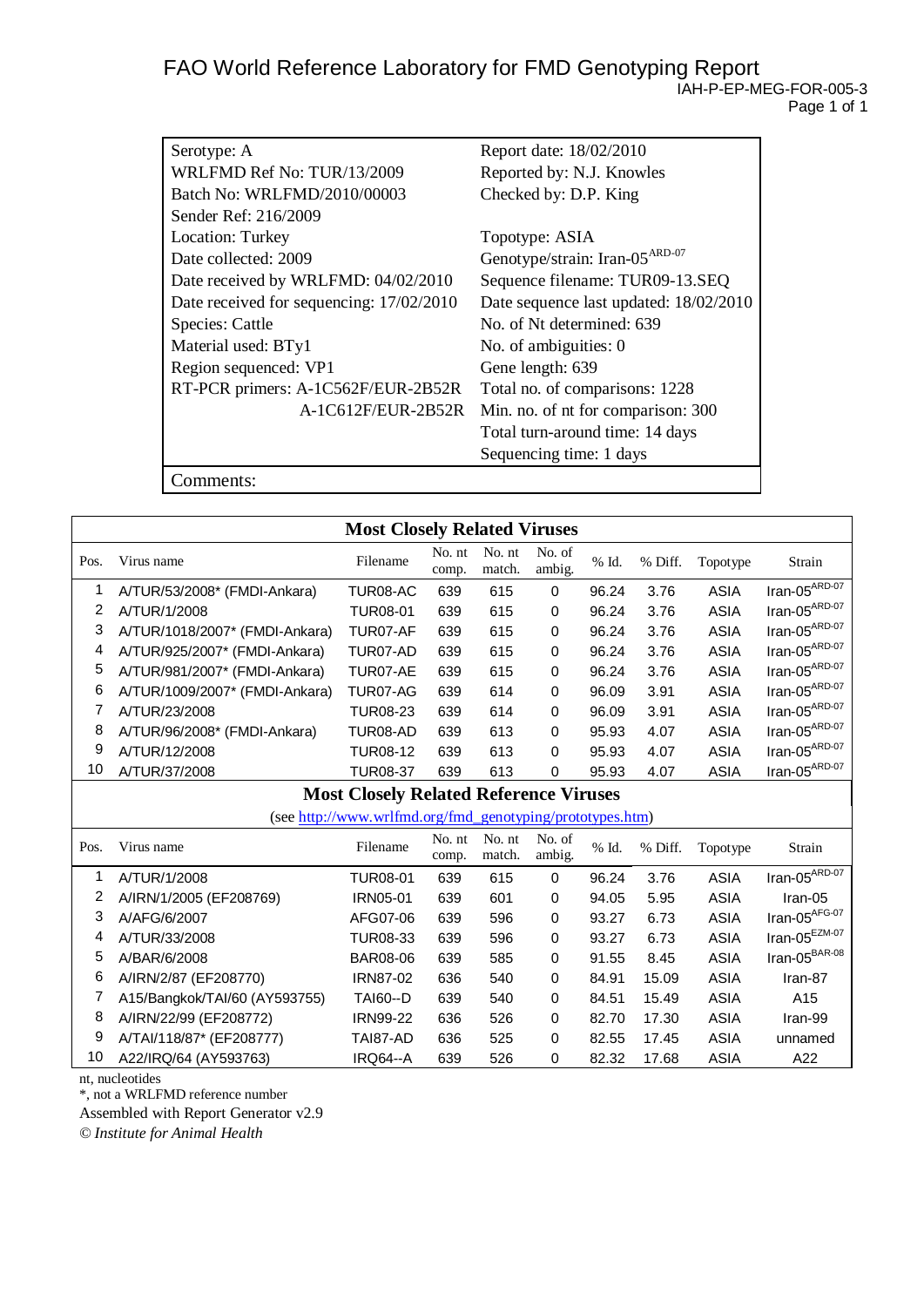| Serotype: A                                        | Report date: 18/02/2010                    |
|----------------------------------------------------|--------------------------------------------|
| WRLFMD Ref No: TUR/14/2009                         | Reported by: N.J. Knowles                  |
|                                                    |                                            |
| Batch No: WRLFMD/2010/00003                        | Checked by: D.P. King                      |
| Sender Ref: 238/2009                               |                                            |
| Location: Cirgalan Nei, Kocasinan, Kaysen, Central | Topotype: ASIA                             |
| Anatolia Region, Turkey                            | Genotype/strain: Iran-05 <sup>ARD-07</sup> |
| Date collected: 2009                               | Sequence filename: TUR09-14.SEQ            |
| Date received by WRLFMD: 04/02/2010                | Date sequence last updated: 18/02/2010     |
| Date received for sequencing: 17/02/2010           | No. of Nt determined: 639                  |
| Species: Cattle                                    | No. of ambiguities: 0                      |
| Material used: BTy1                                | Gene length: 639                           |
| Region sequenced: VP1                              | Total no. of comparisons: 1228             |
| RT-PCR primers: A-1C562F/EUR-2B52R                 | Min. no. of nt for comparison: 300         |
| A-1C612F/EUR-2B52R                                 | Total turn-around time: 14 days            |
|                                                    | Sequencing time: 1 days                    |

Comments:

|                                               |                                | <b>Most Closely Related Viruses</b>                       |                 |                  |                  |       |         |             |                                  |
|-----------------------------------------------|--------------------------------|-----------------------------------------------------------|-----------------|------------------|------------------|-------|---------|-------------|----------------------------------|
| Pos.                                          | Virus name                     | Filename                                                  | No. nt<br>comp. | No. nt<br>match. | No. of<br>ambig. | % Id. | % Diff. | Topotype    | Strain                           |
| 1                                             | A/TUR/6/2010                   | <b>TUR10-06</b>                                           | 639             | 637              | 0                | 99.69 | 0.31    | <b>ASIA</b> | $Iran-05^{ARD-07}$               |
| 2                                             | A/TUR/2/2010                   | <b>TUR10-02</b>                                           | 639             | 636              | 0                | 99.53 | 0.47    | <b>ASIA</b> | $\text{Iran-05}^{\text{ARD-07}}$ |
| 3                                             | A/TUR/21/2009                  | <b>TUR09-21</b>                                           | 639             | 636              | 0                | 99.53 | 0.47    | <b>ASIA</b> | $\text{Iran-05}^{\text{ARD-07}}$ |
| 4                                             | A/TUR/96/2008* (FMDI-Ankara)   | TUR08-AD                                                  | 639             | 614              | 0                | 96.09 | 3.91    | <b>ASIA</b> | Iran-05 $^{ARD-07}$              |
| 5                                             | A/TUR/53/2008* (FMDI-Ankara)   | TUR08-AC                                                  | 639             | 614              | 0                | 96.09 | 3.91    | <b>ASIA</b> | Iran-05 $^{ARD-07}$              |
| 6                                             | A/TUR/1/2008                   | <b>TUR08-01</b>                                           | 639             | 614              | 0                | 96.09 | 3.91    | <b>ASIA</b> | $\text{Iran-05}^{\text{ARD-07}}$ |
| 7                                             | A/TUR/1018/2007* (FMDI-Ankara) | TUR07-AF                                                  | 639             | 614              | 0                | 96.09 | 3.91    | <b>ASIA</b> | Iran-05 $^{ARD-07}$              |
| 8                                             | A/TUR/925/2007* (FMDI-Ankara)  | TUR07-AD                                                  | 639             | 614              | 0                | 96.09 | 3.91    | <b>ASIA</b> | Iran-05 $^{ARD-07}$              |
| 9                                             | A/TUR/981/2007* (FMDI-Ankara)  | TUR07-AE                                                  | 639             | 614              | 0                | 96.09 | 3.91    | <b>ASIA</b> | $\text{Iran-05}^{\text{ARD-07}}$ |
| 10                                            | A/TUR/145/2008* (FMDI-Ankara)  | TUR08-AG                                                  | 639             | 613              | 0                | 95.93 | 4.07    | <b>ASIA</b> | $Iran-05^{ARD-07}$               |
| <b>Most Closely Related Reference Viruses</b> |                                |                                                           |                 |                  |                  |       |         |             |                                  |
|                                               |                                | (see http://www.wrlfmd.org/fmd_genotyping/prototypes.htm) |                 |                  |                  |       |         |             |                                  |
| Pos.                                          | Virus name                     | Filename                                                  | No. nt<br>comp. | No. nt<br>match. | No. of<br>ambig. | % Id. | % Diff. | Topotype    | Strain                           |
| 1                                             | A/TUR/1/2008                   | <b>TUR08-01</b>                                           | 639             | 614              | 0                | 96.09 | 3.91    | <b>ASIA</b> | $\text{Iran-05}^{\text{ARD-07}}$ |
| 2                                             | A/IRN/1/2005 (EF208769)        | <b>IRN05-01</b>                                           | 639             | 595              | $\mathbf 0$      | 93.11 | 6.89    | <b>ASIA</b> | Iran-05                          |
| 3                                             | A/AFG/6/2007                   | AFG07-06                                                  | 639             | 592              | 0                | 92.64 | 7.36    | <b>ASIA</b> | $\text{Iran-05}^{\text{AFG-07}}$ |
| 4                                             | A/TUR/33/2008                  | <b>TUR08-33</b>                                           | 639             | 590              | 0                | 92.33 | 7.67    | <b>ASIA</b> | Iran-05 $^{EZM-07}$              |
| 5                                             | A/BAR/6/2008                   | <b>BAR08-06</b>                                           | 639             | 586              | 0                | 91.71 | 8.29    | <b>ASIA</b> | $\text{Iran-05}^{\text{BAR-08}}$ |
| 6                                             | A/IRN/2/87 (EF208770)          | <b>IRN87-02</b>                                           | 636             | 535              | 0                | 84.12 | 15.88   | <b>ASIA</b> | Iran-87                          |
| 7                                             | A15/Bangkok/TAI/60 (AY593755)  | <b>TAI60--D</b>                                           | 639             | 536              | 0                | 83.88 | 16.12   | <b>ASIA</b> | A15                              |
| 8                                             | A22/IRQ/64 (AY593763)          | IRQ64--A                                                  | 639             | 530              | 0                | 82.94 | 17.06   | <b>ASIA</b> | A22                              |
| 9                                             | A/TAI/118/87* (EF208777)       | TAI87-AD                                                  | 636             | 526              | 0                | 82.70 | 17.30   | <b>ASIA</b> | unnamed                          |
| 10                                            | A/IRN/22/99 (EF208772)         | <b>IRN99-22</b>                                           | 636             | 521              | 0                | 81.92 | 18.08   | <b>ASIA</b> | Iran-99                          |

nt, nucleotides

\*, not a WRLFMD reference number

Assembled with Report Generator v2.9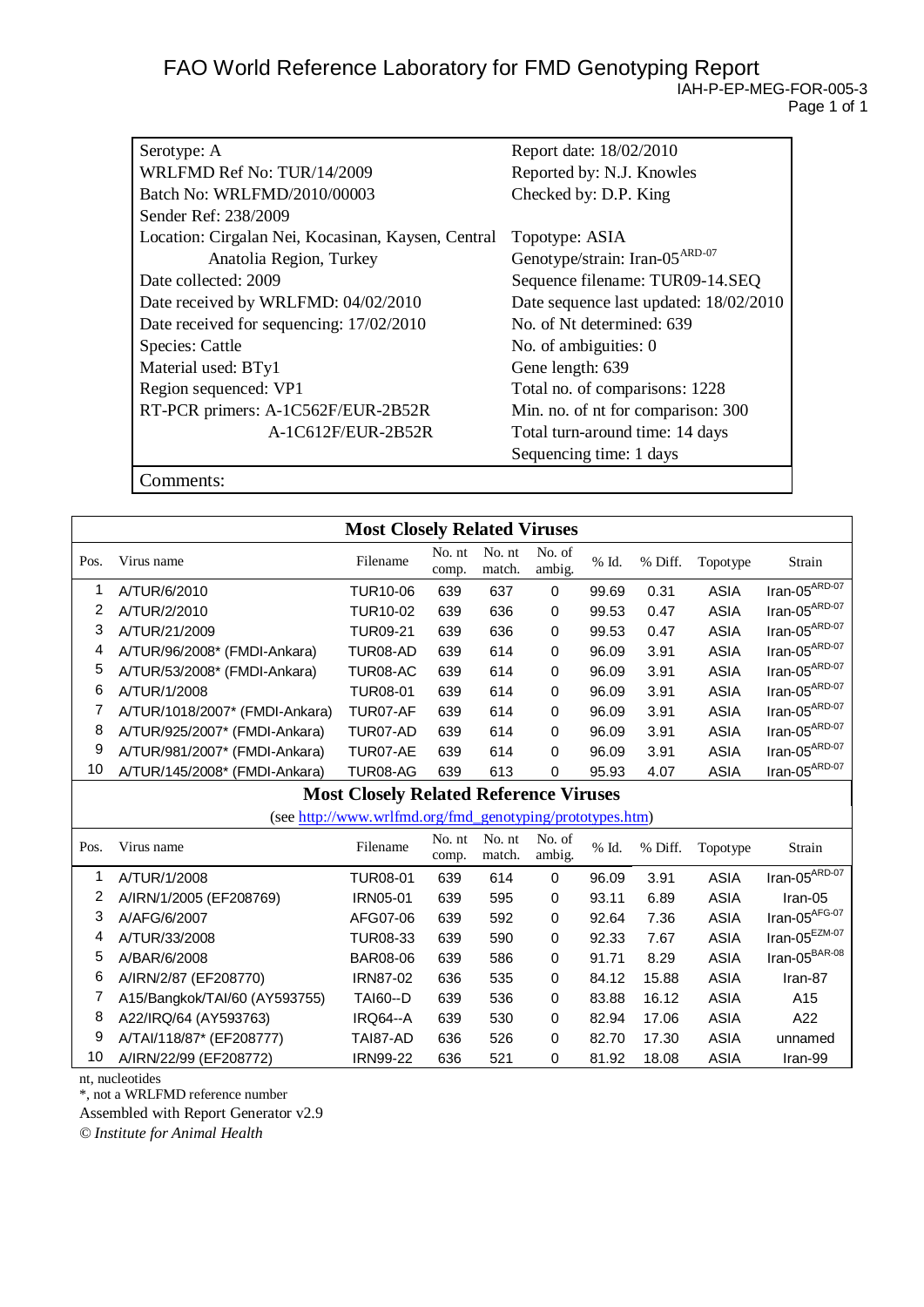| Serotype: A                              | Report date: 18/02/2010                    |
|------------------------------------------|--------------------------------------------|
| WRLFMD Ref No: TUR/18/2009               | Reported by: N.J. Knowles                  |
| Batch No: WRLFMD/2010/00003              | Checked by: D.P. King                      |
| Sender Ref: 279/2009                     |                                            |
| Location: Turkey                         | Topotype: ASIA                             |
| Date collected: 2009                     | Genotype/strain: Iran-05 <sup>BAR-08</sup> |
| Date received by WRLFMD: 04/02/2010      | Sequence filename: TUR09-18.SEQ            |
| Date received for sequencing: 17/02/2010 | Date sequence last updated: 18/02/2010     |
| Species: Cattle                          | No. of Nt determined: 639                  |
| Material used: BTy1                      | No. of ambiguities: 0                      |
| Region sequenced: VP1                    | Gene length: 639                           |
| RT-PCR primers: A-1C562F/EUR-2B52R       | Total no. of comparisons: 1228             |
| A-1C612F/EUR-2B52R                       | Min. no. of nt for comparison: 300         |
|                                          | Total turn-around time: 14 days            |
|                                          | Sequencing time: 1 days                    |
| Comments:                                |                                            |

|                                               | <b>Most Closely Related Viruses</b> |                                                           |                 |                  |                  |       |         |             |                                  |  |
|-----------------------------------------------|-------------------------------------|-----------------------------------------------------------|-----------------|------------------|------------------|-------|---------|-------------|----------------------------------|--|
| Pos.                                          | Virus name                          | Filename                                                  | No. nt<br>comp. | No. nt<br>match. | No. of<br>ambig. | % Id. | % Diff. | Topotype    | Strain                           |  |
| 1                                             | A/KUW/5/2009                        | KUW09-05                                                  | 639             | 633              | $\mathbf 0$      | 99.06 | 0.94    | <b>ASIA</b> | Iran-05 $\overline{B^{BAR-08}}$  |  |
| 2                                             | A/BAR/6/2009                        | BAR09-06                                                  | 639             | 632              | 0                | 98.90 | 1.10    | <b>ASIA</b> | Iran-05 $^{BAR-08}$              |  |
| 3                                             | A/IRN/2/2009                        | IRN09-02                                                  | 639             | 632              | 0                | 98.90 | 1.10    | <b>ASIA</b> | Iran-05 $^{BAR-08}$              |  |
| 4                                             | A/IRN/21/2009                       | <b>IRN09-21</b>                                           | 639             | 632              | 0                | 98.90 | 1.10    | <b>ASIA</b> | Iran-05 $^{BAR-08}$              |  |
| 5                                             | A/IRN/22/2009                       | <b>IRN09-22</b>                                           | 639             | 632              | 0                | 98.90 | 1.10    | <b>ASIA</b> | Iran-05 $^{BAR-08}$              |  |
| 6                                             | A/IRN/29/2009                       | <b>IRN09-29</b>                                           | 639             | 632              | 0                | 98.90 | 1.10    | <b>ASIA</b> | Iran-05 $^{BAR-08}$              |  |
| 7                                             | A/IRQ/10/2009                       | IRQ09-10                                                  | 639             | 632              | 0                | 98.90 | 1.10    | <b>ASIA</b> | $\text{Iran-05}^{\text{BAR-08}}$ |  |
| 8                                             | A/IRQ/11/2009                       | IRQ09-11                                                  | 639             | 632              | 0                | 98.90 | 1.10    | <b>ASIA</b> | Iran-05 $^{BAR-08}$              |  |
| 9                                             | A/IRQ/12/2009                       | IRQ09-12                                                  | 639             | 632              | 0                | 98.90 | 1.10    | <b>ASIA</b> | Iran-05 $^{BAR-08}$              |  |
| 10                                            | A/IRQ/15/2009                       | IRQ09-15                                                  | 639             | 632              | 0                | 98.90 | 1.10    | <b>ASIA</b> | $Iran-05^{BAR-08}$               |  |
| <b>Most Closely Related Reference Viruses</b> |                                     |                                                           |                 |                  |                  |       |         |             |                                  |  |
|                                               |                                     | (see http://www.wrlfmd.org/fmd_genotyping/prototypes.htm) |                 |                  |                  |       |         |             |                                  |  |
| Pos.                                          | Virus name                          | Filename                                                  | No. nt<br>comp. | No. nt<br>match. | No. of<br>ambig. | % Id. | % Diff. | Topotype    | Strain                           |  |
| 1                                             | A/BAR/6/2008                        | <b>BAR08-06</b>                                           | 639             | 627              | 0                | 98.12 | 1.88    | <b>ASIA</b> | $Iran-05^{BAR-08}$               |  |
| 2                                             | A/AFG/6/2007                        | AFG07-06                                                  | 639             | 611              | 0                | 95.62 | 4.38    | <b>ASIA</b> | $\text{Iran-05}^{\text{AFG-07}}$ |  |
| 3                                             | A/IRN/1/2005 (EF208769)             | IRN05-01                                                  | 639             | 606              | 0                | 94.84 | 5.16    | <b>ASIA</b> | Iran-05                          |  |
| 4                                             | A/TUR/1/2008                        | <b>TUR08-01</b>                                           | 639             | 599              | 0                | 93.74 | 6.26    | <b>ASIA</b> | Iran-05 $^{ARD-07}$              |  |
| 5                                             | A/TUR/33/2008                       | <b>TUR08-33</b>                                           | 639             | 595              | 0                | 93.11 | 6.89    | <b>ASIA</b> | Iran-05 $^{EZM-07}$              |  |
| 6                                             | A/TAI/118/87* (EF208777)            | TAI87-AD                                                  | 636             | 536              | 0                | 84.28 | 15.72   | <b>ASIA</b> | unnamed                          |  |
| 7                                             | A/IRN/1/96 (EF208771)               | IRN96-01                                                  | 638             | 533              | 1                | 83.54 | 16.46   | <b>ASIA</b> | Iran-96                          |  |
| 8                                             | A/IRN/2/87 (EF208770)               | IRN87-02                                                  | 636             | 531              | 0                | 83.49 | 16.51   | <b>ASIA</b> | Iran-87                          |  |
| 9                                             | A/IRN/22/99 (EF208772)              | <b>IRN99-22</b>                                           | 636             | 528              | 0                | 83.02 | 16.98   | <b>ASIA</b> | Iran-99                          |  |
| 10                                            | A15/Bangkok/TAI/60 (AY593755)       | <b>TAI60--D</b>                                           | 639             | 526              | 0                | 82.32 | 17.68   | <b>ASIA</b> | A15                              |  |

nt, nucleotides

\*, not a WRLFMD reference number

Assembled with Report Generator v2.9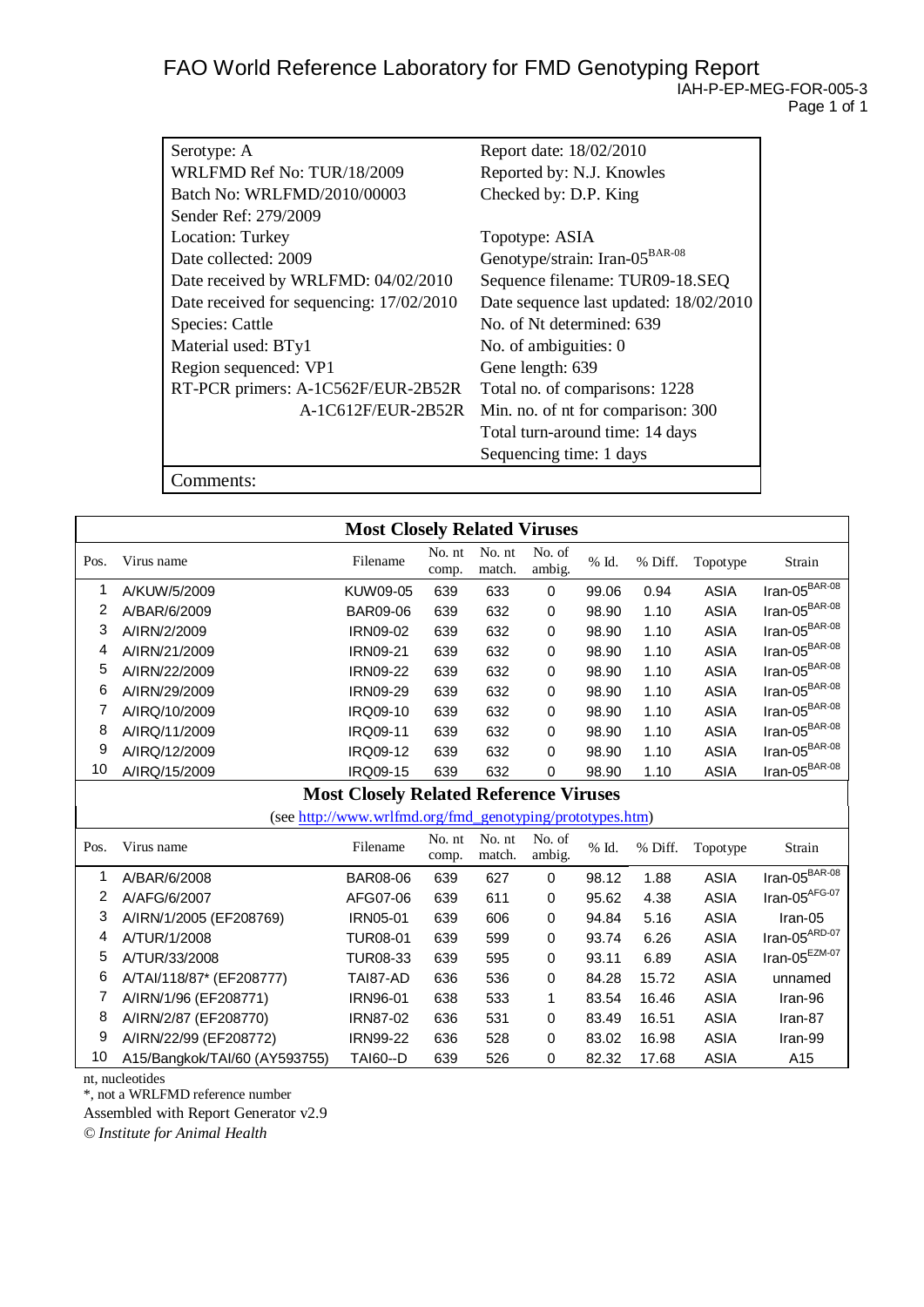| Serotype: A                                   | Report date: 18/02/2010                    |
|-----------------------------------------------|--------------------------------------------|
| WRLFMD Ref No: TUR/21/2009                    | Reported by: N.J. Knowles                  |
| Batch No: WRLFMD/2010/00003                   | Checked by: D.P. King                      |
| Sender Ref: 1/2010                            |                                            |
| Location: M. Yenimahalle, Yenipazar, Bilecik, | Topotype: ASIA                             |
| Marmara Region, Turkey                        | Genotype/strain: Iran-05 <sup>ARD-07</sup> |
| Date collected: 2009                          | Sequence filename: TUR09-21.SEQ            |
| Date received by WRLFMD: 04/02/2010           | Date sequence last updated: 18/02/2010     |
| Date received for sequencing: 17/02/2010      | No. of Nt determined: 639                  |
| Species: Cattle                               | No. of ambiguities: 0                      |
| Material used: BTy1                           | Gene length: 639                           |
| Region sequenced: VP1                         | Total no. of comparisons: 1228             |
| RT-PCR primers: A-1C562F/EUR-2B52R            | Min. no. of nt for comparison: 300         |
| A-1C612F/EUR-2B52R                            | Total turn-around time: 14 days            |
|                                               | Sequencing time: 1 days                    |

Comments:

|                                               |                                | <b>Most Closely Related Viruses</b>                       |                 |                  |                  |          |         |             |                                                    |
|-----------------------------------------------|--------------------------------|-----------------------------------------------------------|-----------------|------------------|------------------|----------|---------|-------------|----------------------------------------------------|
| Pos.                                          | Virus name                     | Filename                                                  | No. nt<br>comp. | No. nt<br>match. | No. of<br>ambig. | % Id.    | % Diff. | Topotype    | Strain                                             |
| 1                                             | A/TUR/2/2010                   | <b>TUR10-02</b>                                           | 639             | 637              | 0                | 99.69    | 0.31    | <b>ASIA</b> | $\text{Iran-05}^{\text{A}\overline{\text{RD-07}}}$ |
| $\overline{2}$                                | A/TUR/14/2009                  | <b>TUR09-14</b>                                           | 639             | 636              | 0                | 99.53    | 0.47    | <b>ASIA</b> | $\text{Iran-05}^{\text{ARD-07}}$                   |
| 3                                             | A/TUR/6/2010                   | <b>TUR10-06</b>                                           | 639             | 636              | 0                | 99.53    | 0.47    | <b>ASIA</b> | $\text{Iran-05}^{\text{ARD-07}}$                   |
| 4                                             | A/TUR/96/2008* (FMDI-Ankara)   | TUR08-AD                                                  | 639             | 613              | 0                | 95.93    | 4.07    | <b>ASIA</b> | $\text{Iran-05}^{\text{ARD-07}}$                   |
| 5                                             | A/TUR/53/2008* (FMDI-Ankara)   | TUR08-AC                                                  | 639             | 613              | 0                | 95.93    | 4.07    | <b>ASIA</b> | $\text{Iran-05}^{\text{ARD-07}}$                   |
| 6                                             | A/TUR/1/2008                   | <b>TUR08-01</b>                                           | 639             | 613              | 0                | 95.93    | 4.07    | <b>ASIA</b> | $\text{Iran-05}^{\text{ARD-07}}$                   |
| 7                                             | A/TUR/1018/2007* (FMDI-Ankara) | TUR07-AF                                                  | 639             | 613              | 0                | 95.93    | 4.07    | <b>ASIA</b> | $\text{Iran-05}^{\text{ARD-07}}$                   |
| 8                                             | A/TUR/925/2007* (FMDI-Ankara)  | TUR07-AD                                                  | 639             | 613              | 0                | 95.93    | 4.07    | <b>ASIA</b> | $\text{Iran-05}^{\text{ARD-07}}$                   |
| 9                                             | A/TUR/981/2007* (FMDI-Ankara)  | TUR07-AE                                                  | 639             | 613              | 0                | 95.93    | 4.07    | <b>ASIA</b> | $\text{Iran-05}^{\text{ARD-07}}$                   |
| 10                                            | A/TUR/145/2008* (FMDI-Ankara)  | TUR08-AG                                                  | 639             | 612              | $\mathbf 0$      | 95.77    | 4.23    | <b>ASIA</b> | $Iran-05^{ARD-07}$                                 |
| <b>Most Closely Related Reference Viruses</b> |                                |                                                           |                 |                  |                  |          |         |             |                                                    |
|                                               |                                | (see http://www.wrlfmd.org/fmd_genotyping/prototypes.htm) |                 |                  |                  |          |         |             |                                                    |
| Pos.                                          | Virus name                     | Filename                                                  | No. nt<br>comp. | No. nt<br>match. | No. of<br>ambig. | $\%$ Id. | % Diff. | Topotype    | Strain                                             |
| 1                                             | A/TUR/1/2008                   | <b>TUR08-01</b>                                           | 639             | 613              | $\mathbf 0$      | 95.93    | 4.07    | <b>ASIA</b> | $Iran-05^{ARD-07}$                                 |
| 2                                             | A/IRN/1/2005 (EF208769)        | IRN05-01                                                  | 639             | 594              | 0                | 92.96    | 7.04    | <b>ASIA</b> | Iran-05                                            |
| 3                                             | A/AFG/6/2007                   | AFG07-06                                                  | 639             | 591              | 0                | 92.49    | 7.51    | <b>ASIA</b> | $\text{Iran-05}^{\text{AFG-07}}$                   |
| 4                                             | A/TUR/33/2008                  | <b>TUR08-33</b>                                           | 639             | 589              | $\pmb{0}$        | 92.18    | 7.82    | <b>ASIA</b> | Iran-05 $^{EZM-07}$                                |
| 5                                             | A/BAR/6/2008                   | <b>BAR08-06</b>                                           | 639             | 585              | 0                | 91.55    | 8.45    | <b>ASIA</b> | $\text{Iran-05}^{\text{BAR-08}}$                   |
| 6                                             | A15/Bangkok/TAI/60 (AY593755)  | <b>TAI60--D</b>                                           | 639             | 537              | 0                | 84.04    | 15.96   | <b>ASIA</b> | A15                                                |
| 7                                             | A/IRN/2/87 (EF208770)          | <b>IRN87-02</b>                                           | 636             | 534              | 0                | 83.96    | 16.04   | <b>ASIA</b> | Iran-87                                            |
| 8                                             | A/TAI/118/87* (EF208777)       | TAI87-AD                                                  | 636             | 525              | 0                | 82.55    | 17.45   | <b>ASIA</b> | unnamed                                            |
| 9                                             | A22/IRQ/64 (AY593763)          | <b>IRQ64--A</b>                                           | 639             | 527              | 0                | 82.47    | 17.53   | <b>ASIA</b> | A22                                                |
| 10                                            | A/IRN/22/99 (EF208772)         | <b>IRN99-22</b>                                           | 636             | 522              | 0                | 82.08    | 17.92   | <b>ASIA</b> | Iran-99                                            |

nt, nucleotides

\*, not a WRLFMD reference number

Assembled with Report Generator v2.9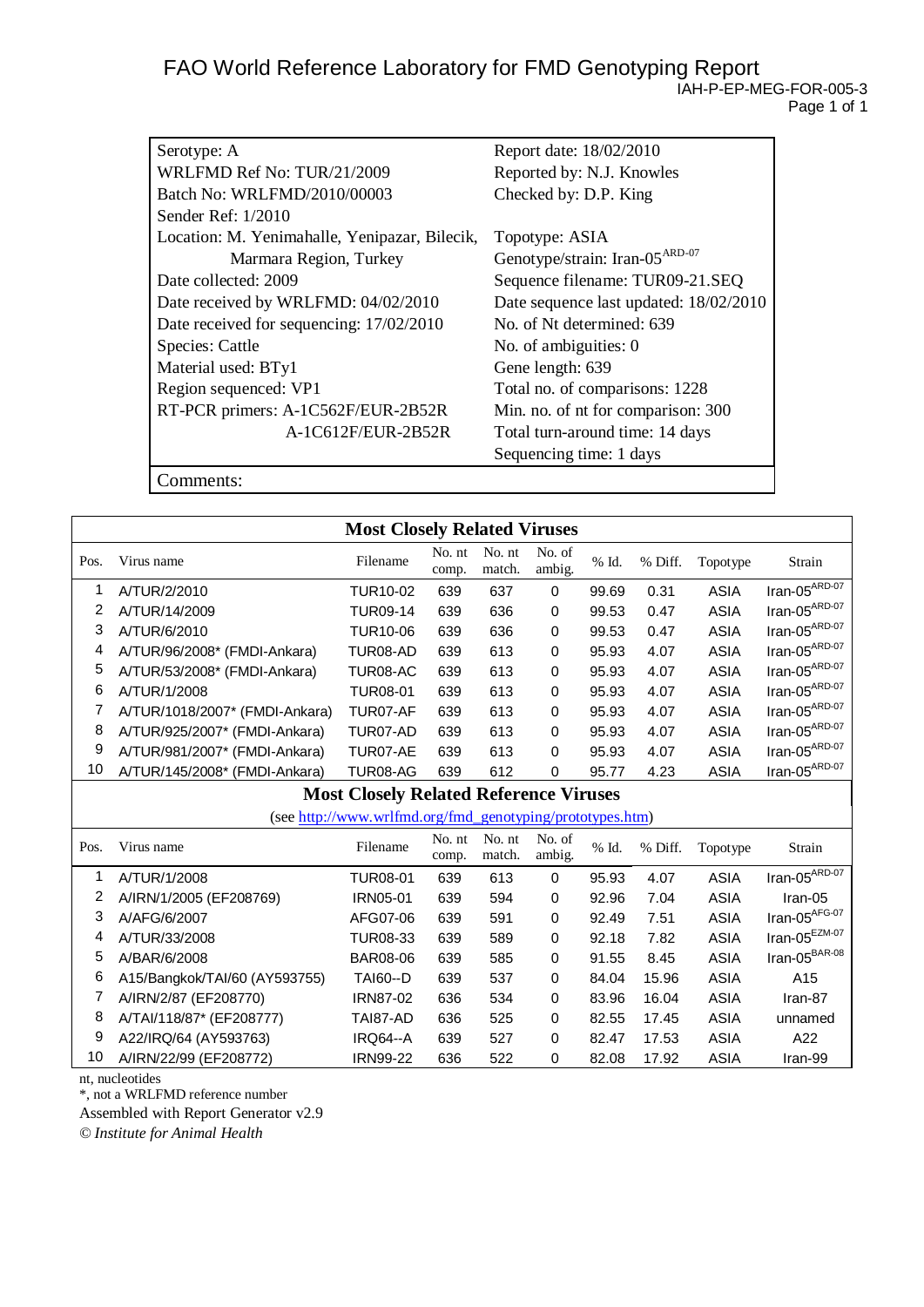| Serotype: A                              | Report date: 18/02/2010                    |
|------------------------------------------|--------------------------------------------|
| WRLFMD Ref No: TUR/2/2010                | Reported by: N.J. Knowles                  |
| Batch No: WRLFMD/2010/00003              | Checked by: D.P. King                      |
| Sender Ref: $5/2010$                     |                                            |
| Location: Uludere, Tepebasi, Eskisehir,  | Topotype: ASIA                             |
| Central Anatolian Region, Turkey         | Genotype/strain: Iran-05 <sup>ARD-07</sup> |
| Date collected: 2010                     | Sequence filename: TUR10-02.SEQ            |
| Date received by WRLFMD: 04/02/2010      | Date sequence last updated: 18/02/2010     |
| Date received for sequencing: 17/02/2010 | No. of Nt determined: 639                  |
| Species: Cattle                          | No. of ambiguities: 0                      |
| Material used: BTy1                      | Gene length: 639                           |
| Region sequenced: VP1                    | Total no. of comparisons: 1228             |
| RT-PCR primers: A-1C562F/EUR-2B52R       | Min. no. of nt for comparison: 300         |
| A-1C612F/EUR-2B52R                       | Total turn-around time: 14 days            |
|                                          | Sequencing time: 1 days                    |
|                                          |                                            |

Comments:

|      |                                               | <b>Most Closely Related Viruses</b>                       |                 |                  |                  |       |         |             |                                          |
|------|-----------------------------------------------|-----------------------------------------------------------|-----------------|------------------|------------------|-------|---------|-------------|------------------------------------------|
| Pos. | Virus name                                    | Filename                                                  | No. nt<br>comp. | No. nt<br>match. | No. of<br>ambig. | % Id. | % Diff. | Topotype    | Strain                                   |
| 1    | A/TUR/21/2009                                 | <b>TUR09-21</b>                                           | 639             | 637              | 0                | 99.69 | 0.31    | <b>ASIA</b> | $Iran-05$ <sup><math>ARD-07</math></sup> |
| 2    | A/TUR/14/2009                                 | <b>TUR09-14</b>                                           | 639             | 636              | 0                | 99.53 | 0.47    | <b>ASIA</b> | $\text{Iran-05}^{\text{ARD-07}}$         |
| 3    | A/TUR/6/2010                                  | <b>TUR10-06</b>                                           | 639             | 636              | 0                | 99.53 | 0.47    | <b>ASIA</b> | $\text{Iran-05}^{\text{ARD-07}}$         |
| 4    | A/TUR/96/2008* (FMDI-Ankara)                  | TUR08-AD                                                  | 639             | 613              | 0                | 95.93 | 4.07    | <b>ASIA</b> | Iran-05 $^{ARD-07}$                      |
| 5    | A/TUR/53/2008* (FMDI-Ankara)                  | TUR08-AC                                                  | 639             | 613              | 0                | 95.93 | 4.07    | <b>ASIA</b> | $\text{Iran-05}^{\text{ARD-07}}$         |
| 6    | A/TUR/1/2008                                  | <b>TUR08-01</b>                                           | 639             | 613              | 0                | 95.93 | 4.07    | <b>ASIA</b> | $\text{Iran-05}^{\text{ARD-07}}$         |
| 7    | A/TUR/1018/2007* (FMDI-Ankara)                | TUR07-AF                                                  | 639             | 613              | 0                | 95.93 | 4.07    | <b>ASIA</b> | Iran-05 $^{ARD-07}$                      |
| 8    | A/TUR/925/2007* (FMDI-Ankara)                 | TUR07-AD                                                  | 639             | 613              | 0                | 95.93 | 4.07    | <b>ASIA</b> | $\text{Iran-05}^{\text{ARD-07}}$         |
| 9    | A/TUR/981/2007* (FMDI-Ankara)                 | TUR07-AE                                                  | 639             | 613              | 0                | 95.93 | 4.07    | <b>ASIA</b> | $\text{Iran-05}^{\text{ARD-07}}$         |
| 10   | A/TUR/145/2008* (FMDI-Ankara)                 | TUR08-AG                                                  | 639             | 612              | 0                | 95.77 | 4.23    | <b>ASIA</b> | $Iran-05$ <sup>ARD-07</sup>              |
|      | <b>Most Closely Related Reference Viruses</b> |                                                           |                 |                  |                  |       |         |             |                                          |
|      |                                               | (see http://www.wrlfmd.org/fmd_genotyping/prototypes.htm) |                 |                  |                  |       |         |             |                                          |
| Pos. | Virus name                                    | Filename                                                  | No. nt<br>comp. | No. nt<br>match. | No. of<br>ambig. | % Id. | % Diff. | Topotype    | Strain                                   |
| 1    | A/TUR/1/2008                                  | <b>TUR08-01</b>                                           | 639             | 613              | 0                | 95.93 | 4.07    | <b>ASIA</b> | $Iran-05^{ARD-07}$                       |
| 2    | A/IRN/1/2005 (EF208769)                       | IRN05-01                                                  | 639             | 594              | 0                | 92.96 | 7.04    | <b>ASIA</b> | Iran-05                                  |
| 3    | A/AFG/6/2007                                  | AFG07-06                                                  | 639             | 591              | 0                | 92.49 | 7.51    | <b>ASIA</b> | Iran-05 $AFG-07$                         |
| 4    | A/TUR/33/2008                                 | <b>TUR08-33</b>                                           | 639             | 589              | 0                | 92.18 | 7.82    | <b>ASIA</b> | Iran-05 $^{EZM-07}$                      |
| 5    | A/BAR/6/2008                                  | <b>BAR08-06</b>                                           | 639             | 586              | 0                | 91.71 | 8.29    | <b>ASIA</b> | $\text{Iran-05}^{\text{BAR-08}}$         |
| 6    | A/IRN/2/87 (EF208770)                         | <b>IRN87-02</b>                                           | 636             | 536              | 0                | 84.28 | 15.72   | <b>ASIA</b> | Iran-87                                  |
| 7    | A15/Bangkok/TAI/60 (AY593755)                 | <b>TAI60--D</b>                                           | 639             | 537              | 0                | 84.04 | 15.96   | <b>ASIA</b> | A15                                      |
| 8    | A22/IRQ/64 (AY593763)                         | <b>IRQ64--A</b>                                           | 639             | 529              | 0                | 82.79 | 17.21   | <b>ASIA</b> | A22                                      |
| 9    | A/TAI/118/87* (EF208777)                      | TAI87-AD                                                  | 636             | 525              | 0                | 82.55 | 17.45   | <b>ASIA</b> | unnamed                                  |
| 10   | A/IRN/1/96 (EF208771)                         | <b>IRN96-01</b>                                           | 638             | 523              | 1                | 81.97 | 18.03   | <b>ASIA</b> | Iran-96                                  |

nt, nucleotides

\*, not a WRLFMD reference number

Assembled with Report Generator v2.9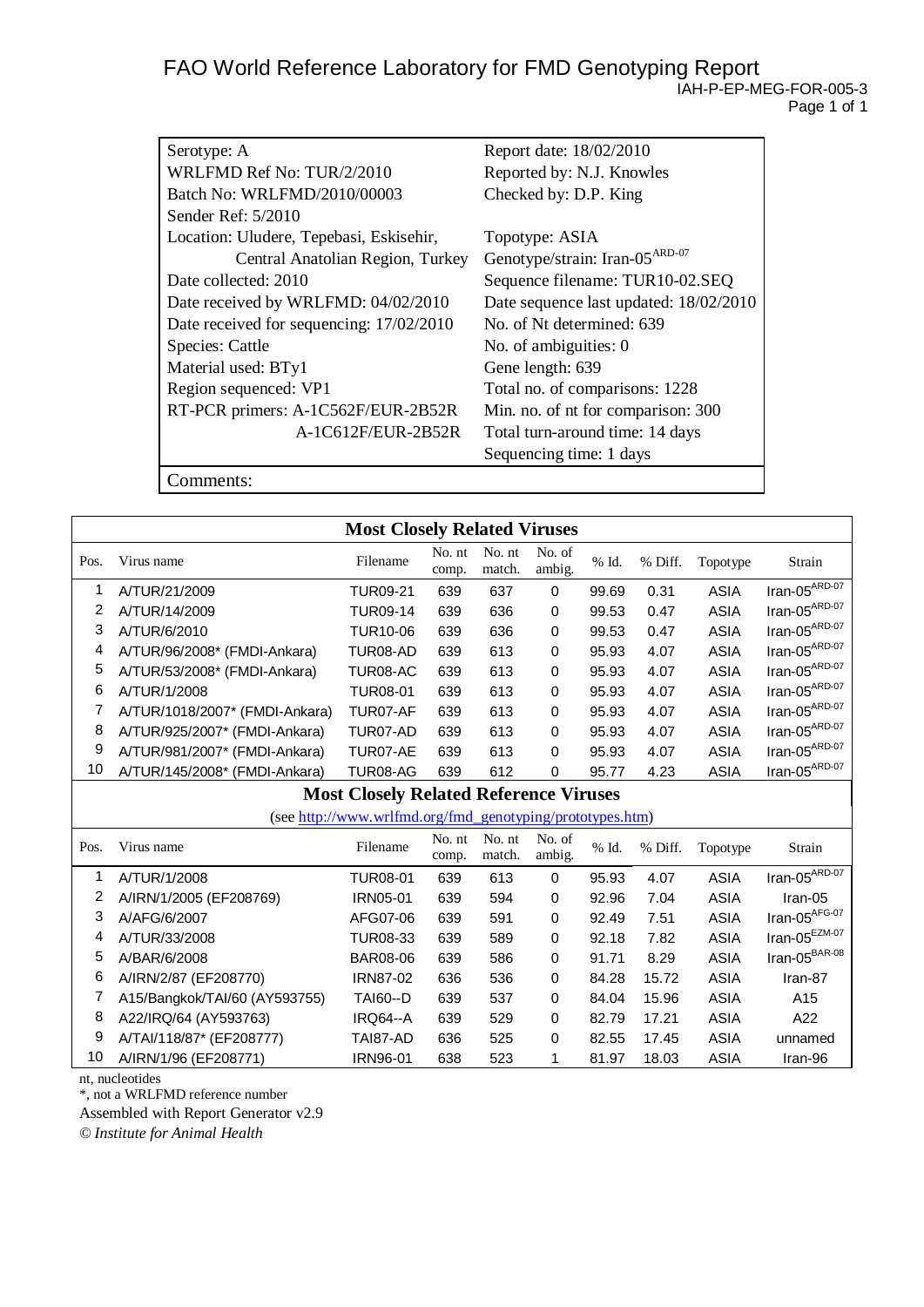| Serotype: A                              | Report date: 18/02/2010                |
|------------------------------------------|----------------------------------------|
| WRLFMD Ref No: TUR/3/2010                | Reported by: N.J. Knowles              |
| Batch No: WRLFMD/2010/00003              | Checked by: D.P. King                  |
| Sender Ref: $6/2010$                     |                                        |
| Location: Gulyazi, Kixiloren, Afyon,     | Topotype: ASIA                         |
| Central Anatolia Region, Turkey          | Genotype/strain: Iran-05               |
| Date collected: 2010                     | Sequence filename: TUR10-03.SEQ        |
| Date received by WRLFMD: 04/02/2010      | Date sequence last updated: 18/02/2010 |
| Date received for sequencing: 17/02/2010 | No. of Nt determined: 639              |
| Species: Cattle                          | No. of ambiguities: 0                  |
| Material used: BTy1                      | Gene length: 639                       |
| Region sequenced: VP1                    | Total no. of comparisons: 1228         |
| RT-PCR primers: A-1C562F/EUR-2B52R       | Min. no. of nt for comparison: 300     |
| A-1C612F/EUR-2B52R                       | Total turn-around time: 14 days        |
|                                          | Sequencing time: 1 days                |
| :omments:                                |                                        |

**Most Closely Related Viruses** Pos. Virus name No. nt comp. No. nt match. No. of ambig. % Id. % Diff. Topotype Strain 1 A/TUR/196/2009\* TUR09-AJ 639 627 0 98.12 1.88 ASIA Iran-05 2 A/TUR/144/2009\* TUR09-AB 639 627 0 98.12 1.88 ASIA Iran-05 3 A/TUR/197/2009\* TUR09-AK 639 625 0 97.81 2.19 ASIA Iran-05 4 A/TUR/12/2005 TUR05-12 639 606 0 94.84 5.16 ASIA Iran-05 5 A/TUR/9/2006 TUR06-09 639 606 0 94.84 5.16 ASIA Iran-05 6 A/IRN/38/2005 IRN05-38 639 605 0 94.68 5.32 ASIA Iran-05 7 A/TUR/1/2006 (EU553878) TUR06-01 639 605 0 94.68 5.32 ASIA Iran-05

| 8                                             | A/TUR/10/2005                                             | <b>TUR05-10</b> | 639             | 605              | 0                | 94.68 | 5.32    | <b>ASIA</b> | Iran-05                          |  |
|-----------------------------------------------|-----------------------------------------------------------|-----------------|-----------------|------------------|------------------|-------|---------|-------------|----------------------------------|--|
| 9                                             | A/TUR/241/2006* (FMDI-Ankara)                             | TUR06-AI        | 639             | 605              | 0                | 94.68 | 5.32    | <b>ASIA</b> | Iran-05                          |  |
| 10                                            | A/TUR/3/2006                                              | <b>TUR06-03</b> | 639             | 605              | 0                | 94.68 | 5.32    | <b>ASIA</b> | Iran-05                          |  |
| <b>Most Closely Related Reference Viruses</b> |                                                           |                 |                 |                  |                  |       |         |             |                                  |  |
|                                               | (see http://www.wrlfmd.org/fmd_genotyping/prototypes.htm) |                 |                 |                  |                  |       |         |             |                                  |  |
| Pos.                                          | Virus name                                                | Filename        | No. nt<br>comp. | No. nt<br>match. | No. of<br>ambig. | % Id. | % Diff. | Topotype    | Strain                           |  |
|                                               | A/IRN/1/2005 (EF208769)                                   | IRN05-01        | 639             | 600              | 0                | 93.90 | 6.10    | <b>ASIA</b> | Iran-05                          |  |
| 2                                             | A/TUR/1/2008                                              | TUR08-01        | 639             | 598              | 0                | 93.58 | 6.42    | ASIA        | $\text{Iran-05}^{\text{ARD-07}}$ |  |
| 3                                             | A/TUR/33/2008                                             | <b>TUR08-33</b> | 639             | 597              | $\Omega$         | 93.43 | 6.57    | <b>ASIA</b> | $\text{Iran-05}^{\text{EZM-07}}$ |  |
| 4                                             | A/AFG/6/2007                                              | AFG07-06        | 639             | 594              | 0                | 92.96 | 7.04    | ASIA        | $\text{Iran-05}^{\text{AFG-07}}$ |  |
| 5                                             | A/BAR/6/2008                                              | <b>BAR08-06</b> | 639             | 590              | 0                | 92.33 | 7.67    | ASIA        | $\text{Iran-05}^{\text{BAR-08}}$ |  |
| 6                                             | A/IRN/2/87 (EF208770)                                     | IRN87-02        | 636             | 534              | 0                | 83.96 | 16.04   | <b>ASIA</b> | Iran-87                          |  |
|                                               | A15/Bangkok/TAI/60 (AY593755)                             | TAI60--D        | 639             | 535              | 0                | 83.72 | 16.28   | <b>ASIA</b> | A15                              |  |
| 8                                             | A/IRN/22/99 (EF208772)                                    | IRN99-22        | 636             | 528              | 0                | 83.02 | 16.98   | <b>ASIA</b> | Iran-99                          |  |
| 9                                             | A/TAI/118/87* (EF208777)                                  | TAI87-AD        | 636             | 526              | $\Omega$         | 82.70 | 17.30   | <b>ASIA</b> | unnamed                          |  |
| 10                                            | A22/IRQ/64 (AY593763)                                     | IRQ64--A        | 639             | 528              | 0                | 82.63 | 17.37   | <b>ASIA</b> | A22                              |  |

nt, nucleotides

\*, not a WRLFMD reference number

Assembled with Report Generator v2.9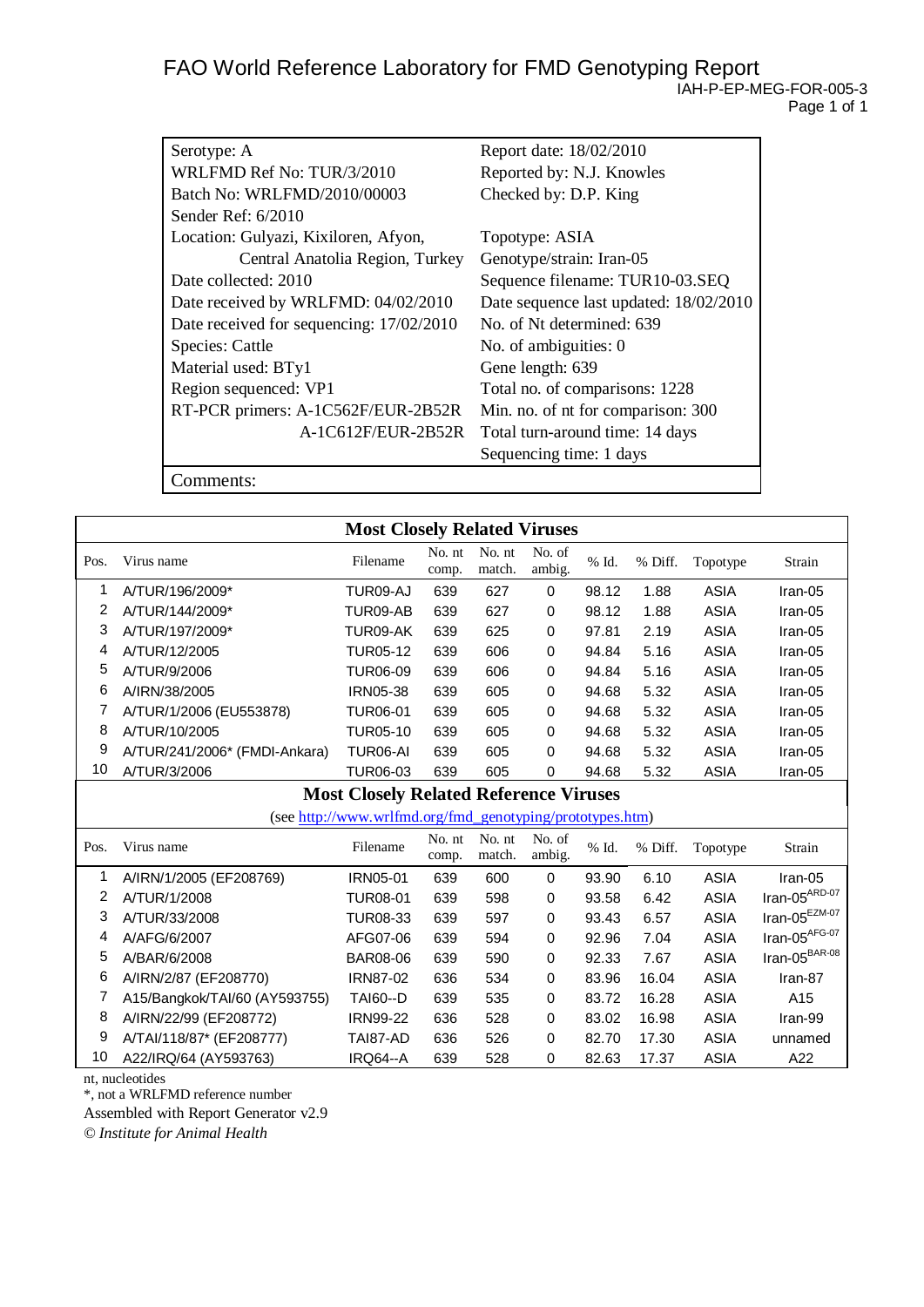| Serotype: A                                | Report date: 18/02/2010                    |
|--------------------------------------------|--------------------------------------------|
| WRLFMD Ref No: TUR/6/2010                  | Reported by: N.J. Knowles                  |
| Batch No: WRLFMD/2010/00003                | Checked by: D.P. King                      |
| Sender Ref: 25/2010                        |                                            |
| Location: M Sevinc, Odunpazari, Eskisehir, | Topotype: ASIA                             |
| Central Anatolia Region, Turkey            | Genotype/strain: Iran-05 <sup>ARD-07</sup> |
| Date collected: 2010                       | Sequence filename: TUR10-06.SEQ            |
| Date received by WRLFMD: 04/02/2010        | Date sequence last updated: 18/02/2010     |
| Date received for sequencing: 17/02/2010   | No. of Nt determined: 639                  |
| Species: Cattle                            | No. of ambiguities: 0                      |
| Material used: RS2                         | Gene length: 639                           |
| Region sequenced: VP1                      | Total no. of comparisons: 1228             |
| RT-PCR primers: A-1C562F/EUR-2B52R         | Min. no. of nt for comparison: 300         |
| A-1C612F/EUR-2B52R                         | Total turn-around time: 14 days            |
|                                            | Sequencing time: 1 days                    |

Comments:

| <b>Most Closely Related Viruses</b>                       |                                |                 |                 |                  |                  |       |         |             |                                          |
|-----------------------------------------------------------|--------------------------------|-----------------|-----------------|------------------|------------------|-------|---------|-------------|------------------------------------------|
| Pos.                                                      | Virus name                     | Filename        | No. nt<br>comp. | No. nt<br>match. | No. of<br>ambig. | % Id. | % Diff. | Topotype    | Strain                                   |
| 1                                                         | A/TUR/14/2009                  | <b>TUR09-14</b> | 639             | 637              | 0                | 99.69 | 0.31    | <b>ASIA</b> | $\text{Iran-05}^{\text{ARD-07}}$         |
| 2                                                         | A/TUR/2/2010                   | <b>TUR10-02</b> | 639             | 636              | 0                | 99.53 | 0.47    | <b>ASIA</b> | $\text{Iran-05}^{\text{ARD-07}}$         |
| 3                                                         | A/TUR/21/2009                  | <b>TUR09-21</b> | 639             | 636              | 0                | 99.53 | 0.47    | <b>ASIA</b> | $\text{Iran-05}^{\text{ARD-07}}$         |
| 4                                                         | A/TUR/96/2008* (FMDI-Ankara)   | TUR08-AD        | 639             | 614              | 0                | 96.09 | 3.91    | <b>ASIA</b> | Iran-05 $^{ARD-07}$                      |
| 5                                                         | A/TUR/53/2008* (FMDI-Ankara)   | TUR08-AC        | 639             | 614              | 0                | 96.09 | 3.91    | <b>ASIA</b> | $\text{Iran-05}^{\text{ARD-07}}$         |
| 6                                                         | A/TUR/1/2008                   | <b>TUR08-01</b> | 639             | 614              | 0                | 96.09 | 3.91    | <b>ASIA</b> | Iran-05 $^{ARD-07}$                      |
| 7                                                         | A/TUR/1018/2007* (FMDI-Ankara) | TUR07-AF        | 639             | 614              | 0                | 96.09 | 3.91    | <b>ASIA</b> | Iran-05 $^{ARD-07}$                      |
| 8                                                         | A/TUR/925/2007* (FMDI-Ankara)  | TUR07-AD        | 639             | 614              | 0                | 96.09 | 3.91    | <b>ASIA</b> | $\text{Iran-05}^{\text{ARD-07}}$         |
| 9                                                         | A/TUR/981/2007* (FMDI-Ankara)  | TUR07-AE        | 639             | 614              | 0                | 96.09 | 3.91    | <b>ASIA</b> | $\text{Iran-05}^{\text{ARD-07}}$         |
| 10                                                        | A/TUR/145/2008* (FMDI-Ankara)  | TUR08-AG        | 639             | 613              | 0                | 95.93 | 4.07    | <b>ASIA</b> | $Iran-05^{ARD-07}$                       |
| <b>Most Closely Related Reference Viruses</b>             |                                |                 |                 |                  |                  |       |         |             |                                          |
| (see http://www.wrlfmd.org/fmd_genotyping/prototypes.htm) |                                |                 |                 |                  |                  |       |         |             |                                          |
| Pos.                                                      | Virus name                     | Filename        | No. nt<br>comp. | No. nt<br>match. | No. of<br>ambig. | % Id. | % Diff. | Topotype    | Strain                                   |
| 1                                                         | A/TUR/1/2008                   | <b>TUR08-01</b> | 639             | 614              | 0                | 96.09 | 3.91    | <b>ASIA</b> | $Iran-05$ <sup><math>ARD-07</math></sup> |
| $\overline{2}$                                            | A/IRN/1/2005 (EF208769)        | IRN05-01        | 639             | 595              | 0                | 93.11 | 6.89    | <b>ASIA</b> | Iran-05                                  |
| 3                                                         | A/AFG/6/2007                   | AFG07-06        | 639             | 592              | 0                | 92.64 | 7.36    | <b>ASIA</b> | $\text{Iran-05}^{\text{AFG-07}}$         |
| 4                                                         | A/TUR/33/2008                  | <b>TUR08-33</b> | 639             | 592              | 0                | 92.64 | 7.36    | <b>ASIA</b> | Iran-05 $^{EZM-07}$                      |
| 5                                                         | A/BAR/6/2008                   | <b>BAR08-06</b> | 639             | 586              | 0                | 91.71 | 8.29    | <b>ASIA</b> | $\text{Iran-05}^{\text{BAR-08}}$         |
| 6                                                         | A15/Bangkok/TAI/60 (AY593755)  | <b>TAI60--D</b> | 639             | 538              | 0                | 84.19 | 15.81   | <b>ASIA</b> | A15                                      |
| 7                                                         | A/IRN/2/87 (EF208770)          | <b>IRN87-02</b> | 636             | 535              | 0                | 84.12 | 15.88   | <b>ASIA</b> | Iran-87                                  |
| 8                                                         | A/TAI/118/87* (EF208777)       | TAI87-AD        | 636             | 527              | 0                | 82.86 | 17.14   | <b>ASIA</b> | unnamed                                  |
| 9                                                         | A22/IRQ/64 (AY593763)          | <b>IRQ64--A</b> | 639             | 528              | 0                | 82.63 | 17.37   | <b>ASIA</b> | A22                                      |
| 10                                                        | A/IRN/22/99 (EF208772)         | <b>IRN99-22</b> | 636             | 521              | 0                | 81.92 | 18.08   | <b>ASIA</b> | Iran-99                                  |

nt, nucleotides

\*, not a WRLFMD reference number

Assembled with Report Generator v2.9